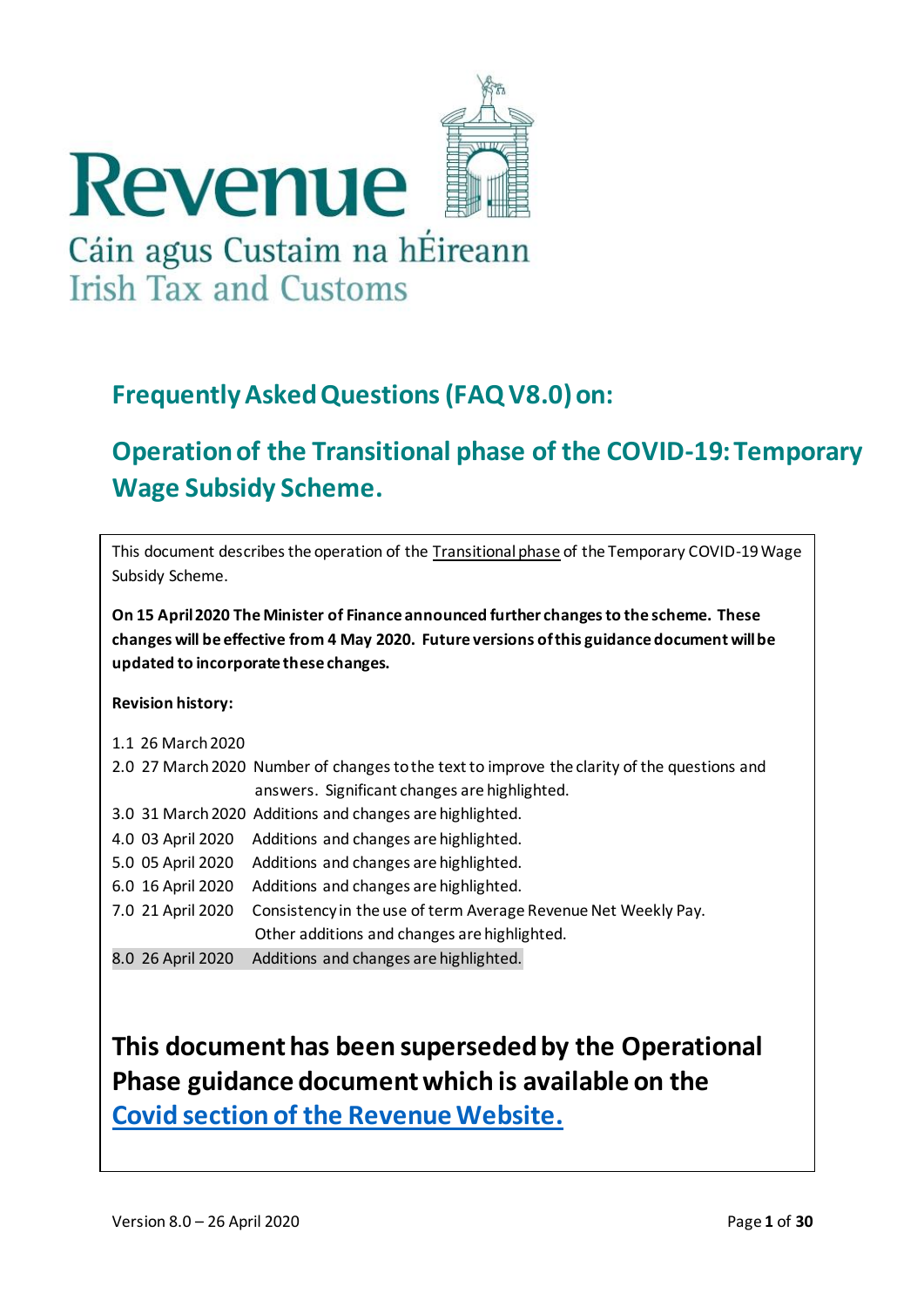# <span id="page-1-0"></span>**Table of Contents**

| 1.    |                                                                                                   |  |
|-------|---------------------------------------------------------------------------------------------------|--|
| 1.1.  |                                                                                                   |  |
| 1.2.  |                                                                                                   |  |
| 1.3.  |                                                                                                   |  |
| 1.4.  |                                                                                                   |  |
| 1.5.  |                                                                                                   |  |
| 1.6.  | What is an additional taxable payment under the Temporary Wage Subsidy Scheme? 6                  |  |
| 1.7.  | Can an employer deduct a pension contribution from a Temporary Wage Subsidy payment to an         |  |
|       |                                                                                                   |  |
| 1.8.  |                                                                                                   |  |
| 1.9.  |                                                                                                   |  |
| 1.10. | Will the subsidy payments be considered pensionable pay for the purpose of employee pension       |  |
| 1.11. |                                                                                                   |  |
| 2.    |                                                                                                   |  |
| 2.1.  |                                                                                                   |  |
| 2.2.  |                                                                                                   |  |
| 2.3.  | Can Employers who signed up to the Employer Refund Scheme apply for the Temporary Wages Subsidy   |  |
| 2.4.  | Are there any conditions associated with the Temporary Wages Subsidy Scheme?                      |  |
| 2.5.  | Are there checks and balances in place to ensure that employers are operating the Temporary Wages |  |
| 2.6.  | Must all my employees be affected to avail of the Temporary Wages Subsidy Scheme?                 |  |
| 2.7.  |                                                                                                   |  |
| 2.8.  | How can I rehire an employee that was previously laid off and ceased on payroll?10                |  |
| 2.9.  |                                                                                                   |  |
| 2.10. | Can I move employees from one registration number to another and still avail of the scheme? 10    |  |
| 3.    |                                                                                                   |  |
| 3.1.  |                                                                                                   |  |
| 3.2.  |                                                                                                   |  |
| 3.3.  |                                                                                                   |  |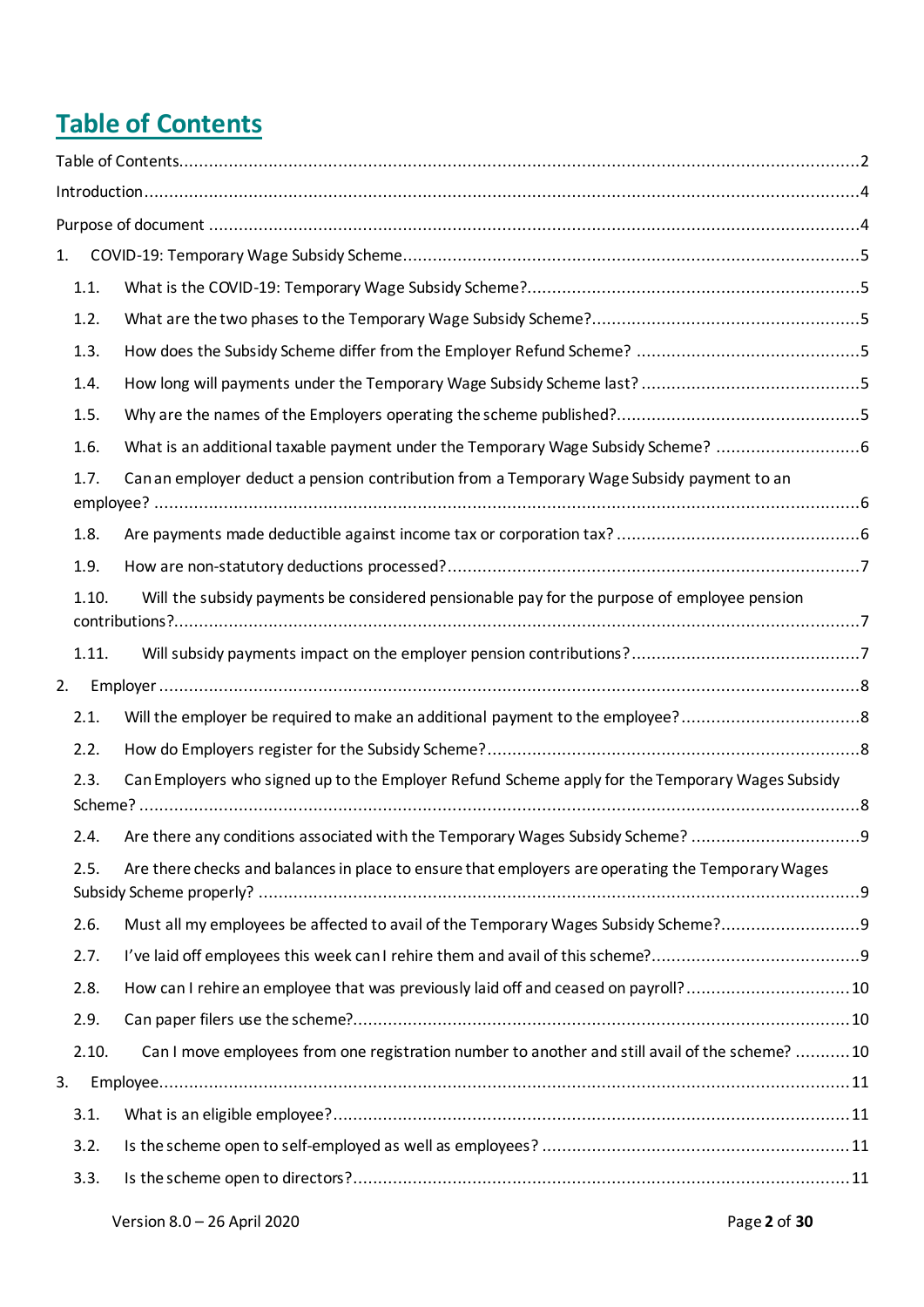|    | 3.4.       |                                                                                                             |  |
|----|------------|-------------------------------------------------------------------------------------------------------------|--|
|    | 3.5.       | What if an employer was refunded €203 in the Employer Refund Scheme, are they now due more? 12              |  |
|    | 3.6.       |                                                                                                             |  |
|    | 3.7.       |                                                                                                             |  |
|    | 3.8.       | If my employee has been laid off and claimed a jobseeker's payment from DEASP, can an employer claim a      |  |
|    |            |                                                                                                             |  |
|    | 3.9.       |                                                                                                             |  |
|    | 3.10.      |                                                                                                             |  |
|    | 3.11.      |                                                                                                             |  |
|    | 3.12.      |                                                                                                             |  |
|    | 3.13.      |                                                                                                             |  |
|    | 3.14.      | Is an employee whose employer has received a PAYE Exclusion Order from Revenue eligible for the             |  |
|    | scheme? 13 |                                                                                                             |  |
| 4. |            |                                                                                                             |  |
|    | 4.1.       | How will Employers operate the Subsidy Scheme during the Transitional Period?14                             |  |
|    | 4.2.       |                                                                                                             |  |
|    | 4.3.       | What figure for employee Average Revenue Net Weekly Pay do I use to calculate an employee's subsidy         |  |
|    |            |                                                                                                             |  |
|    | 4.4.       |                                                                                                             |  |
|    | 4.4.1.     |                                                                                                             |  |
|    | 4.4.2.     |                                                                                                             |  |
|    | 4.4.3.     | Example 3 - Impact additional payments can have on subsidy and PRSI class19                                 |  |
|    | 4.5.       |                                                                                                             |  |
|    | 4.6.       | What if an employee was not paid their usual pay in January or February 2020? 20                            |  |
|    | 4.7.       | If I want to operate payroll on or after 26 March how much subsidy do I include in non-taxable pay field in |  |
|    | 4.7.1.     | Operating payroll for employees with ARNWP greater than €960 after 16 April 2020 21                         |  |
|    | 4.8.       |                                                                                                             |  |
|    | 4.9.       | When is the scheme starting from/Can1 revise previous payments/Can1 back-date?21                            |  |
|    | 4.10.      |                                                                                                             |  |
|    | 4.11.      |                                                                                                             |  |
|    | 4.12.      |                                                                                                             |  |
|    | 4.13.      | Will employers be entitled to the full Subsidy amount under the transitional arrangements? 22               |  |
|    | 4.14.      | How will the DCYA Wage Subsidy Childcare Scheme operate from 20 April 2020 to 3 May 2020? 23                |  |
|    | 4.14.1.    |                                                                                                             |  |
|    | 4.14.2.    |                                                                                                             |  |
|    | 4.14.3.    |                                                                                                             |  |
|    |            |                                                                                                             |  |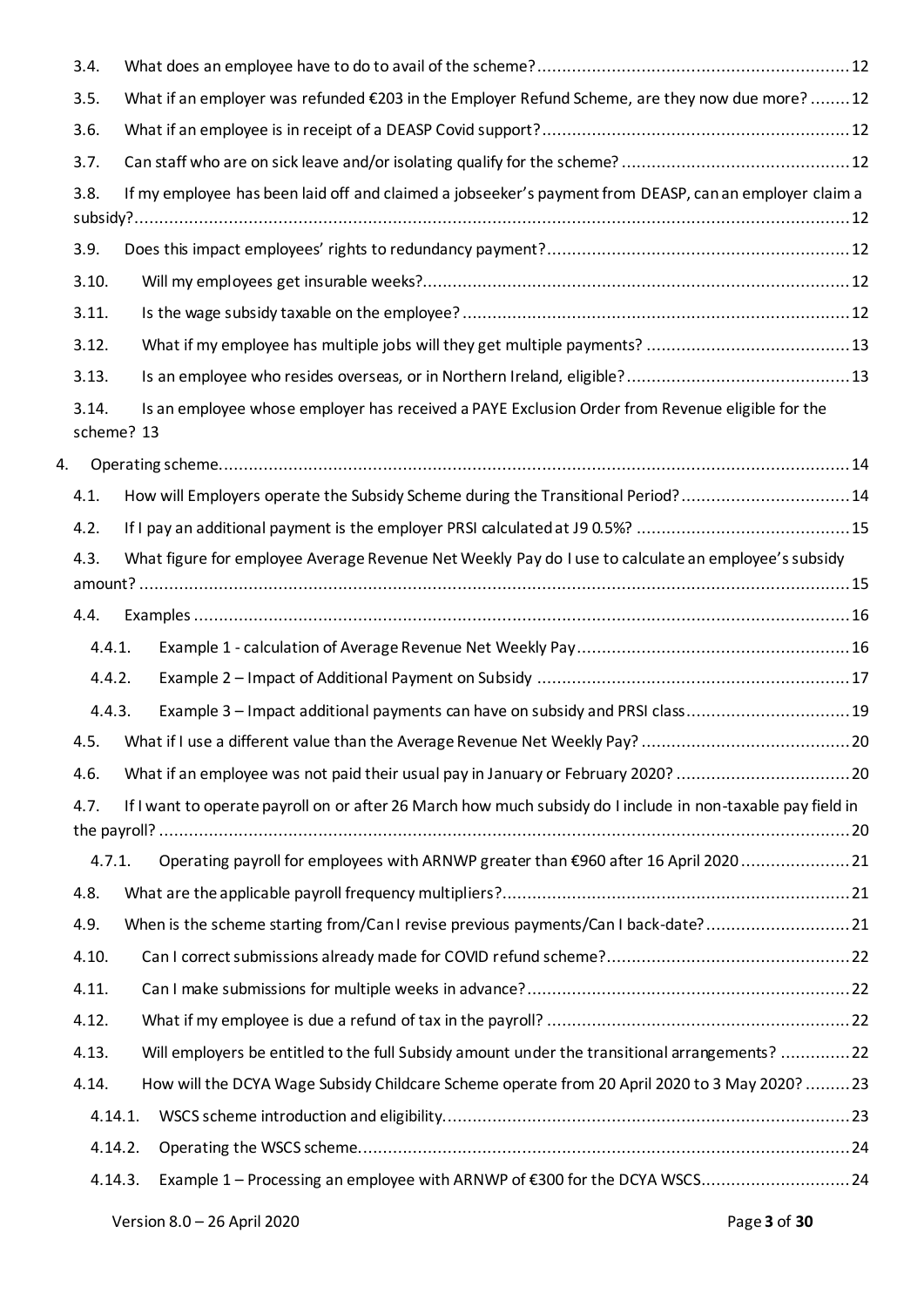| 5. |      |                                                                                                  |  |
|----|------|--------------------------------------------------------------------------------------------------|--|
|    | 5.1. | If an employer operated the Scheme will the subsidy refund to the Employer be offset against tax |  |
|    | 5.2. | How quickly will Employers get their refund under the Subsidy Scheme and how is it paid? 26      |  |
|    | 5.3. |                                                                                                  |  |
|    | 5.4. | How should BIK for eligible employees be treated for the duration of the scheme? 26              |  |
| 6. |      |                                                                                                  |  |
|    | 6.1. |                                                                                                  |  |
| 7. |      |                                                                                                  |  |
|    | 7.1. | In what circumstances will Revenue compel an employer to refund the amounts received under the   |  |
|    | 7.2. |                                                                                                  |  |
|    | 7.3. |                                                                                                  |  |
|    |      |                                                                                                  |  |

# <span id="page-3-0"></span>**Introduction**

On 24 March 2020 the Government announced new measures to provide financial support to workers affected by the Covid-19 crisis. As part of these measures, Revenue is operating a COVID-19 Temporary Wage Subsidy Scheme. The scheme, enables employees, whose employers are affected by the pandemic, to receive significant supports directly from their employer.

# <span id="page-3-1"></span>**Purpose of document**

This document provides employers, payroll operators and agents with information on the operation of the transitional phase of the Temporary COVID-19 Wage Subsidy Scheme.

This document should be read in conjunction with the Revenue scheme information available at:

• [www.revenue.ie/en/corporate/communications/covid19/index.aspx](http://www.revenue.ie/en/corporate/communications/covid19/index.aspx)

<sup>•</sup> [www.revenue.ie/en/corporate/communications/documents/guidance-on-employer-eligibility-and-supporting](http://www.revenue.ie/en/corporate/communications/documents/guidance-on-employer-eligibility-and-supporting-proofs.pdf)[proofs.pdf](http://www.revenue.ie/en/corporate/communications/documents/guidance-on-employer-eligibility-and-supporting-proofs.pdf)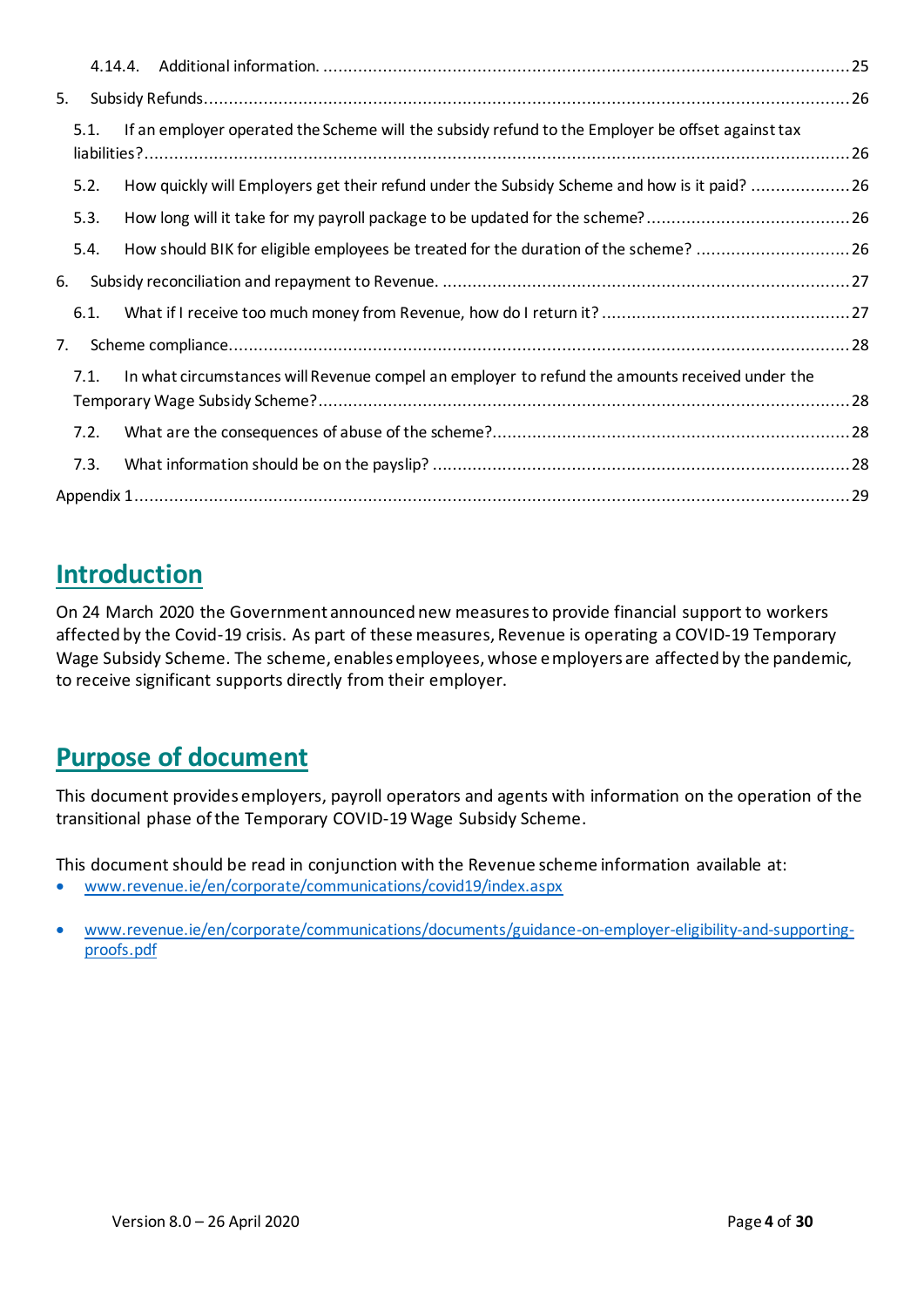# **Frequently Asked Questions**

# <span id="page-4-0"></span>1. **COVID-19: Temporary Wage Subsidy Scheme**

# <span id="page-4-1"></span>1.1. **What is the COVID-19: Temporary Wage Subsidy Scheme?**

The Temporary Wage Subsidy Scheme was introduced by the Emergency Measures in the Public Interest (Covid-19) Act 2020 [\(See https://data.oireachtas.ie/ie/oireachtas/act/2020/2/eng/enacted/a0220.pdf\)](https://data.oireachtas.ie/ie/oireachtas/act/2020/2/eng/enacted/a0220.pdf). This scheme provides the payment of income supports to employers in respect of eligible employees where the employer's business activities have experienced significant negative disruption due to the COVID-19 (Coronavirus) pandemic. The Subsidy Scheme starts from 26 March 2020 and supersedes the Employer Covid Refund scheme, which has now ceased.

The Subsidy Scheme is operated by employers through their payroll system, thereby ensuring employees will be in receipt of the subsidy payment along with any weekly wages paid by their employer.

The employer will include the subsidy as part of the employees' wages in addition to any amount that the employer would otherwise be able to pay. The employer will separately identify the subsidy element on the employee's payslip as a payment described as "GovCov19 WageSub".

# <span id="page-4-2"></span>1.2. **What are the two phases to the Temporary Wage Subsidy Scheme?**

Phase 1 is a short, transitional phase that builds on the previous emergency Employer COVID Refund Scheme that was operational from 15 March to 25 March 2020, under which the employer received a refund of €203 per week for each employee that it keeps on its books. The Temporary Wage Subsidy Scheme provides a maximum of €410 in respect of eligible employees for employers who operate the Subsidy Scheme regardless of whether the employer makes an additional payment to the employee's earnings or not.

In Phase 2, from 4 May 2020, the operation of the scheme will ensure that the Subsidy paid to employers will be based on each individual employee's Average Revenue Net Weekly Pay, subject to the maximum weekly tax-free amounts. Further information on how these arrangements will work will issue shortly.

# <span id="page-4-3"></span>1.3. **How does the Subsidy Scheme differ from the Employer Refund Scheme?**

The Employer Refund scheme was operated by Revenue on behalf of the Department of Employment Affairs & Social Protection (DEASP) to refund employers a weekly special support payment of €203 to their existing employee(s) that had been temporarily laid off as a result of the COVID-19 pandemic. The Employer Refund Scheme was replaced by the Temporary Wage Subsidy scheme which commenced on 26 March 2020.

#### <span id="page-4-4"></span>1.4. **How long will payments under the Temporary Wage Subsidy Scheme last?**

The scheme is expected to last a period of 12 weeks, starting from 26 March 2020.

#### <span id="page-4-5"></span>1.5. **Why are the names of the Employers operating the scheme published?**

The employer can register at any time during the scheme's operationand before making a payroll submissionto Revenue.

In line with legislative requirement and international practice, Revenue will publish a list of names and addresses of qualifying employers who make submissions for subsidy refunds. This is a fairly standard approach to any type of grant process. Effectively the register will be available on the Revenue website after the scheme has finished. While, for many, publication will give recognition to employers operating the scheme in support of their employees,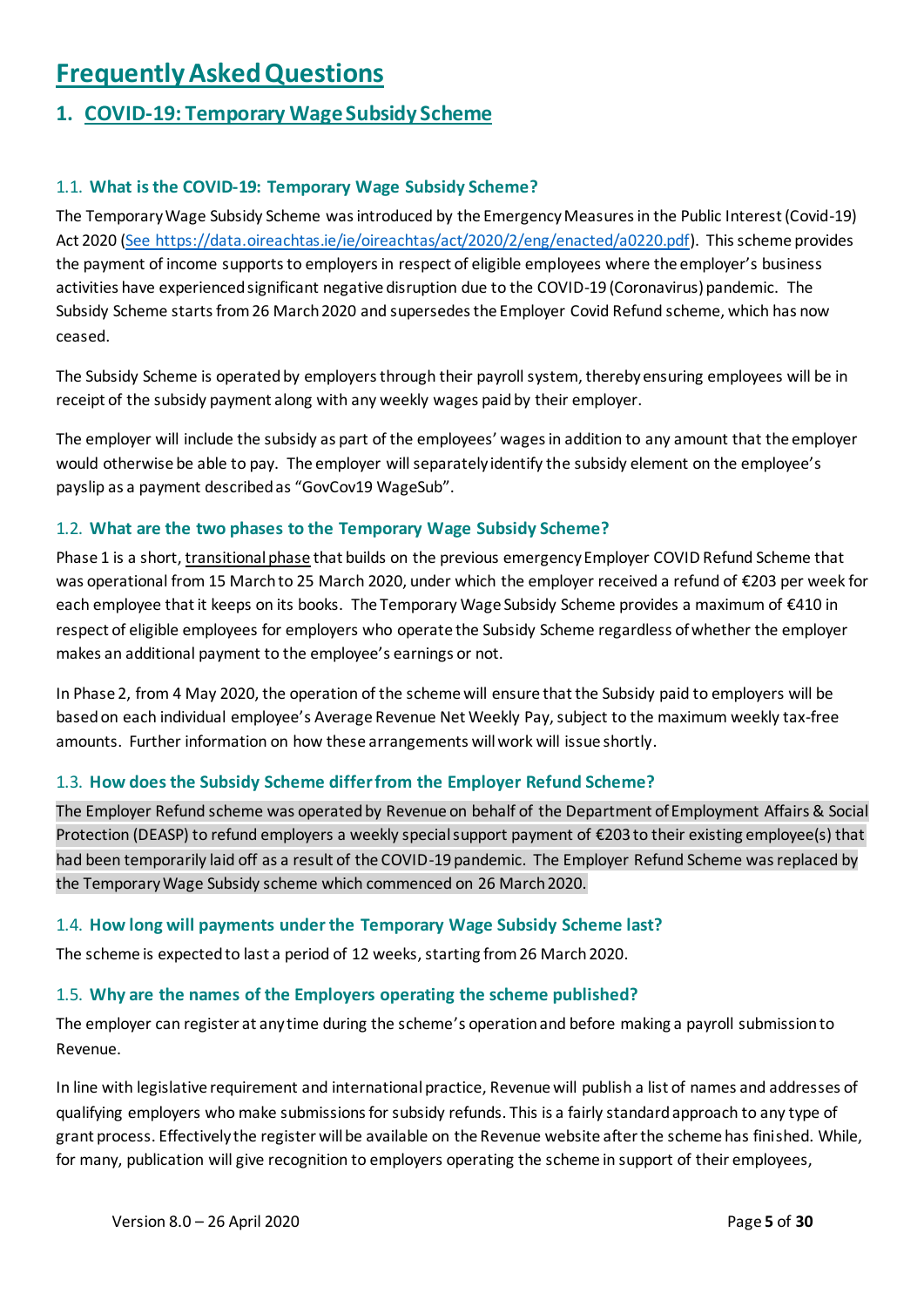publication also acts as a transparency device to inform employees that their employers had availed of the scheme and that, consequently, they should have seen the wage subsidies reflected in their pay and payslip.

Revenue's aim in this is to support employers and employees and Revenue will take a reasonable, fair and pragmatic approach on the operation of the scheme.

# <span id="page-5-0"></span>1.6. **What is an additional taxable payment under the Temporary Wage Subsidy Scheme?**

Sometimes referred to as 'top-up payments', an employer can choose to make an additional payment to the employee to fully or partially make up the difference between the amount provided by the subsidy scheme and the employee's Average Revenue Net Weekly Pay. Such additional payments, which cannot be re-grossed, are regarded as gross pay and liable to Income Tax and USC.

If the employer makes excessive additional payments, then either the subsidy value allowable for the employee and refundable to the employer will be reduced, or the employee may not be eligible for the subsidy scheme.

( See [3.1](#page-10-1) [What is an eligible employee?\)](#page-10-1)

(See example: [4.4.2](#page-16-0) Example 2 – [Impact of Additional Payment on Subsidy](#page-16-0) and [4.4.3](#page-18-0) Example 3 – [Impact additional](#page-18-0)  [payments can have on subsidy and PRSI class](#page-18-0) )

In determining the amount of additional payment that an employer can make before the subsidy value is reduced it is important to be able to implement a suitable mechanism that would give a predictable result and would facilitate its implementation by all employers. Given the range of factors that impact on the calculation of an employee's gross pay to net pay (e.g. tax credits, taxable and non-taxable deductions and hours worked) it would not be possible to devise a universally applicable mechanism that would give a predictable and consistent result if regrossing was applied. Therefore, the calculations are based on the employees Gross Pay as reported by the employer in their payroll submission.

# <span id="page-5-1"></span>1.7. **Can an employer deduct a pension contribution from a Temporary Wage Subsidy payment to an employee?**

No. Under section 28(5)(d) of the [Covid-19] Act, the employer must pay to the employee "an additional amount equivalent to the wage subsidy", which means the subsidy amount must be paid to the employee in full. The purpose of the subsidy is to ensure the employer/employee relationship is maintained and to ensure a minimum amount is paid to employees during a time of national and worldwide emergency.

# <span id="page-5-2"></span>1.8. **Are payments made deductible against income tax or corporation tax?**

In computing the employer's liability to income tax or corporation tax, as the case may be, the employer shall not be entitled to a deduction in respect of the temporary wage subsidy payment paid to an eligible employee under the scheme.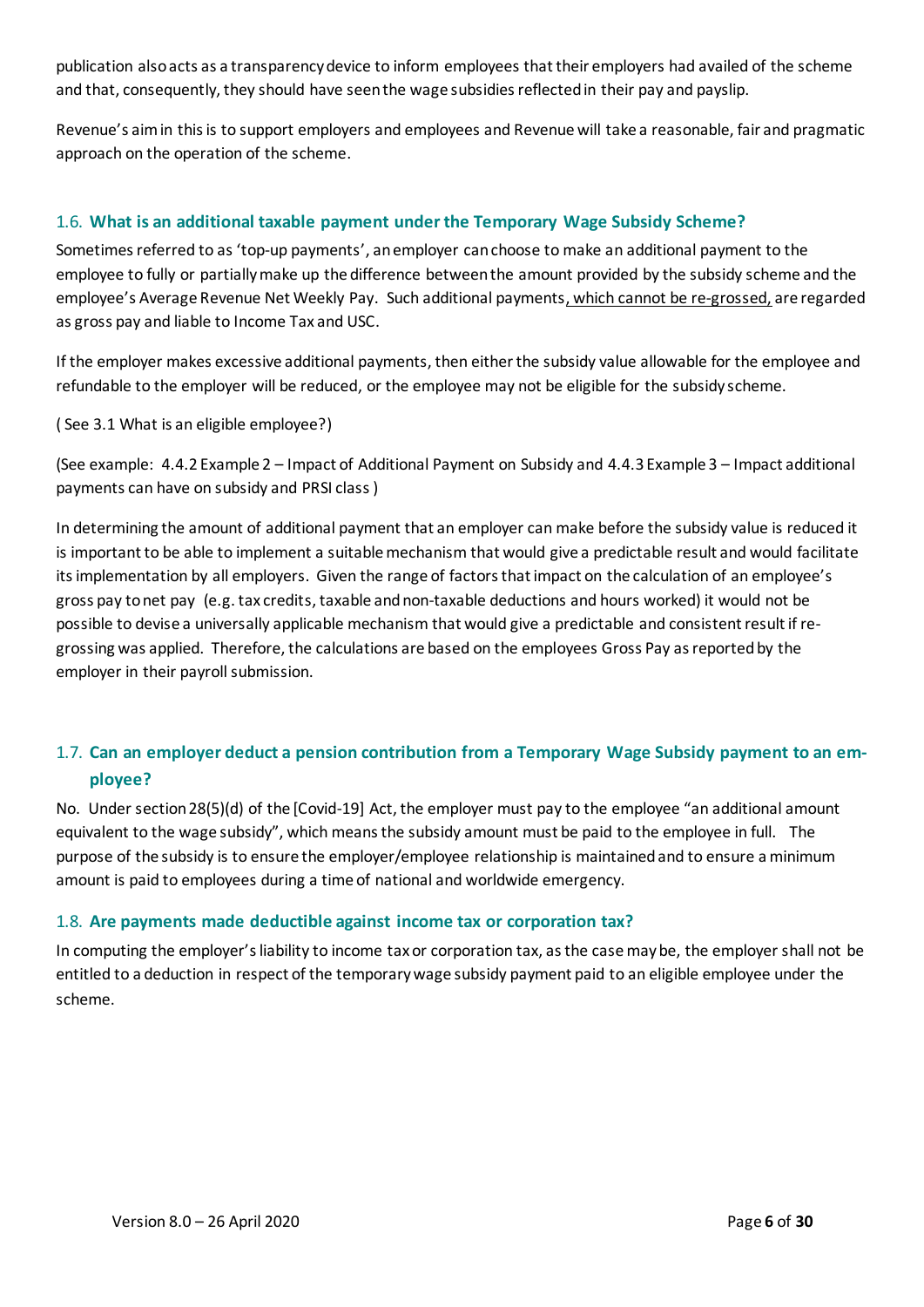#### <span id="page-6-0"></span>1.9. **How are non-statutory deductions processed?**

Non-statutory payroll deductions, for example credit union and union fees, are normally deducted from net pay after tax. As the intention of the scheme is to maintain the employees' net income as close as possible to normal net income, and to ensure that the employee receives the full subsidy payment value, employers should not apply such deductions unless the value of the additional payment exceeds the value of the deductions, or they are doing so with the agreement of the employee.

In the case of Local Property Tax (LPT), if necessary, employees can access their LPT records via Revenue's MyAccount to change their payment method from 'deduction at source' to other payment options such as monthly Direct Debit or Single Annual Debit. Alternatively, employees may submit LPT payment queries online via the LPT portal.

# <span id="page-6-1"></span>1.10. **Will the subsidy payments be considered pensionable pay for the purpose of employee pension contributions?**

The temporary wage subsidy is part of an employee's emoluments for tax purposes, although that amount is not subject to pension deductions under PAYE. As outlined in Q1.7, an employer is not permitted to deduct an employee pension contribution from the wage subsidy.

It is open to an employee to elect to make a "non-ordinary" or "special" contribution to her/his pension scheme before their return filing date for the 2020 tax year. When doing so, as the subsidy is part of an employee's "net relevant earnings" for pension purposes, the subsidy received will be counted towards the employee's age-related percentage limit and overall earnings limit for the purpose of calculating allowable tax relief on the contributions.

# <span id="page-6-2"></span>1.11. **Will subsidy payments impact on the employer pension contributions?**

Section 772(2) of the Taxes Consolidation Act 1997 provides that one of the conditions for tax approval of an occupational pension scheme is that an employer should contribute to the scheme. In the current circumstances, during the applicable period of the scheme, the tax approval will not be withdrawn from an occupational pension scheme for the reason that an employer who is in receipt of the temporary wage subsidy is not currently making contributions to the scheme.

The pension tax approval provisions of the Taxes Consolidation Act do not provide that employer contributions must be linked to employee earnings. There may be a variety of contractual arrangements between employers and employees or between employers and pension scheme providers as regards the level of employer contributions. Revenue is not in a position to comment on these arrangements.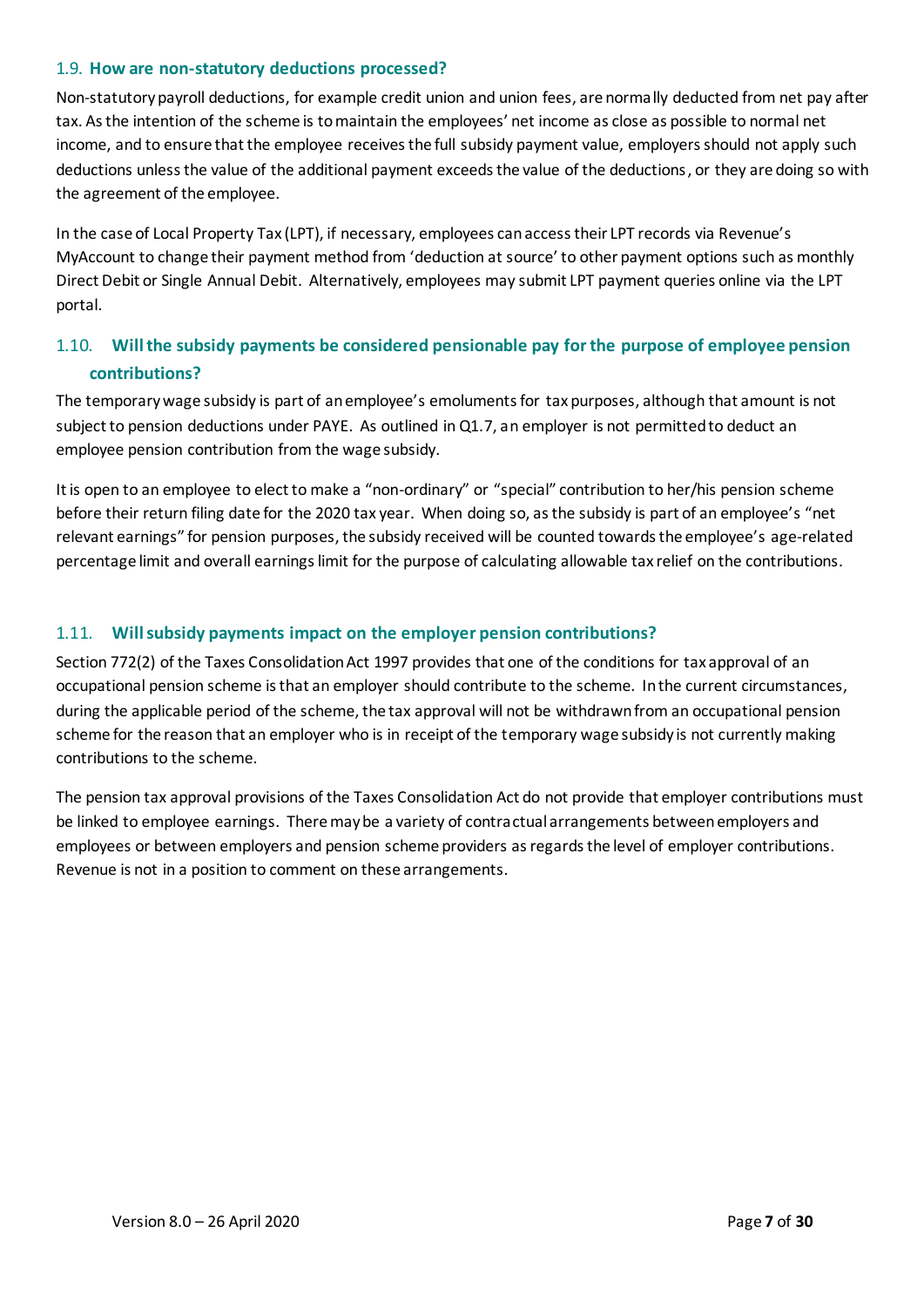# <span id="page-7-0"></span>**2. Employer**

# <span id="page-7-1"></span>2.1. **Will the employer be required to make an additional payment to the employee?**

The scheme is predicated on the employer wanting to keep the employees on the payroll and to retain them until business picks up. The employer is expected to make best efforts to maintain the employee's net income as close as possible to normal net income for the duration of the Subsidy period. There is no minimum amount that the employer must pay as an additional payment in order to be eligible for the scheme, but the employer will need to enter at least €0.01 in Gross Pay when running its payroll.

( See [1.6](#page-5-0) What is an additional taxable payment under [the Temporary Wage Subsidy Scheme?](#page-5-0) )

#### <span id="page-7-2"></span>2.2. **How do Employers register for the Subsidy Scheme?**

Employers, or their agents, apply to Revenue to operate the scheme by carrying out the following steps:

- Log on to ROS myEnquiries, click Add A New Enquiry and select the category 'Covid-19: Temporary Wage Subsidy'.
- Read the "Covid-19: Temporary Wage Subsidy Self-Declaration" and press the 'Submit' button.
- Revenue will issue a confirmation via myEnquiries and the employer can immediately operate the scheme.

**IMPORTANT:** ROS allows an employer to specify to Revenue the bank account to use for tax payments and the bank account to use for tax refunds. Both of these can refer to the same bank account number.

Many employers will have an existing tax payment bank account set up in ROS, however, to receive refund payments from Revenue, including Temporary Wage Subsidy Scheme refunds, employers also need to add their refunds bank details.

This can be done through ROS in 'Manage bank accounts', 'Manage EFT', by entering the details of the refund bank account that the refund is to be made to[. ROS Help has Instructions on how to setup a refund bank account.](https://www.revenue.ie/en/online-services/support/ros-help/using-ros/how-to-set-up-a-refund-account/index.aspx)

If an employer has multiple PAYE(Emp) tax registration numbers, one declaration will register the employer to operate the scheme for all their PAYE(Emp) tax registration numbers, however the employer must use ROS to provide refund bank details for each of the PAYE(Emp) tax registration numbers.

# <span id="page-7-3"></span>2.3. **Can Employers who signed up to the Employer Refund Scheme apply for the Temporary Wages Subsidy Scheme?**

Employers who had signed up to the Employer Covid-19 Refund scheme and who may have received refunds under thatscheme are eligible for the Subsidy scheme. They will not be required to apply for the Subsidy Scheme. Instead, they can operate under this scheme and Revenue will confirm with the employer that they meet the conditions of the Subsidy Scheme.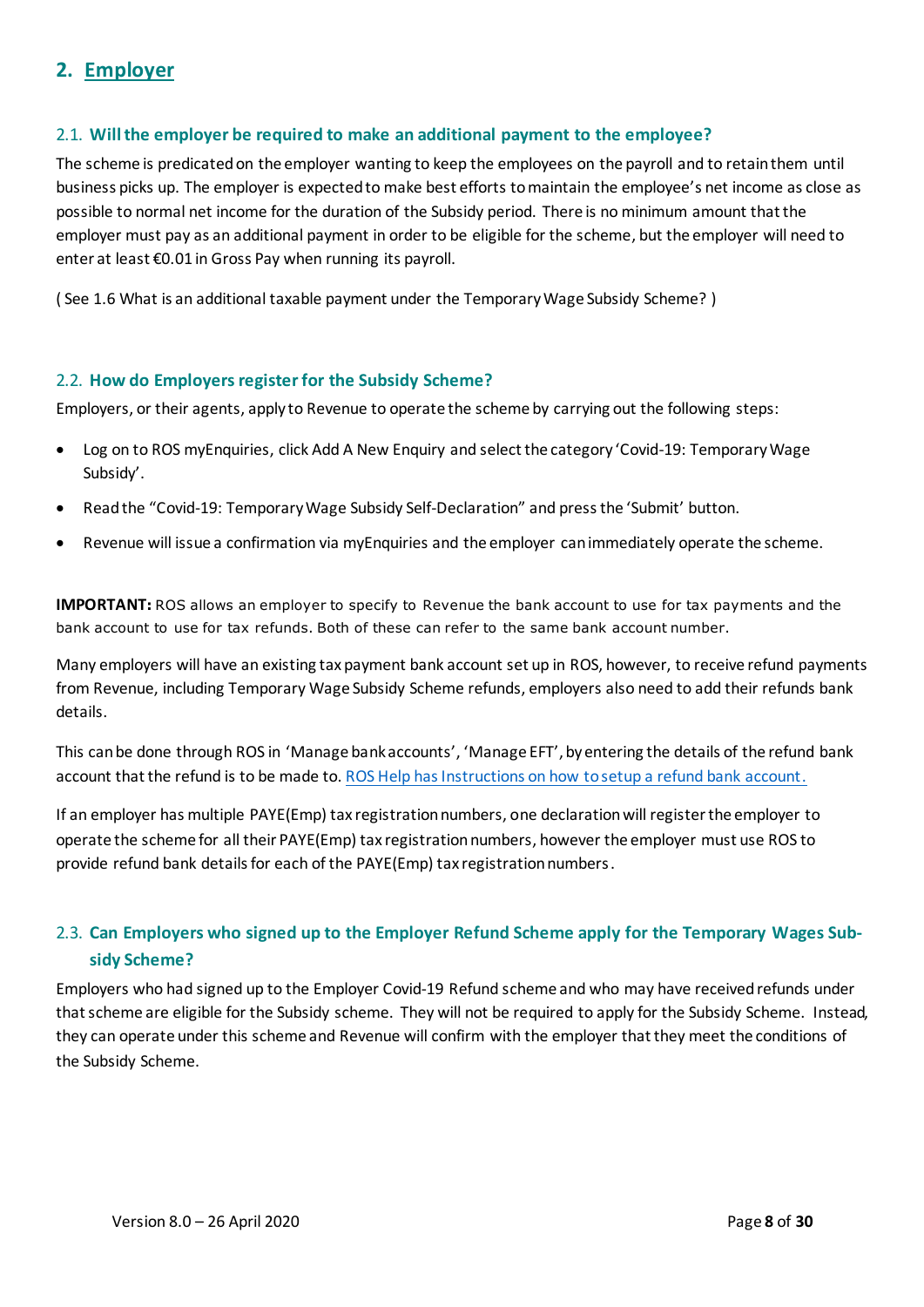# <span id="page-8-0"></span>2.4. **Are there any conditions associated with the Temporary Wages Subsidy Scheme?**

The Subsidy Scheme is open to employers who self-declare to Revenue that they have experienced significant negative economic disruption due to Covid-19. They should be able to show that they meet the criteria laid out in Revenue's published Guidance on Employer Eligibility and Supporting Proofs -

[www.revenue.ie/en/corporate/communications/documents/guidance-on-employer-eligibility-and-supporting](http://www.revenue.ie/en/corporate/communications/documents/guidance-on-employer-eligibility-and-supporting-proofs.pdf)[proofs.pdf.](http://www.revenue.ie/en/corporate/communications/documents/guidance-on-employer-eligibility-and-supporting-proofs.pdf) Eligible employers must also retain its employees on its payroll.

This guidance includes the following extracts:

- *An employer that has been hit by a significant decline in business but has strong cash reserves, that are not required to fund debt, will still qualify for the Scheme but the Government would expect the employer to continue to pay a significant proportion of the employees' wages.*
- *The declaration by the employer is not a declaration of insolvency. The declaration is simply a declaration which states that, based on reasonable projections, there will be, as a result of disruption to the business caused or to be caused by the Covid-19 pandemic, a decline of at least 25% in the future turnover of, or customer orders for, the business for the duration of the pandemic and that as a result the employer cannot pay normal wages and outgoings fully but nonetheless wants to retain its employees on the payroll."*

As indicated in [2.1,](#page-7-1) the employer is expected to make best efforts to maintain the employee's net income as close as possible to normal net income for the duration of the Subsidy period.

# <span id="page-8-1"></span>2.5. **Are there checks and balances in place to ensure that employers are operating the Temporary Wages Subsidy Scheme properly?**

Revenue will be checking the eligibility of employer and employees for this scheme. Checks include:

- the employer has applied to operate the scheme,
- the employee is an eligible employee (see 3.1),
- the employer has paid the full subsidy amount to the employee.

Revenue is sharing data with DEASP who will use this to identify dual payments and will cease future DEASP COVID-19 Pandemic Unemployment Payments (PUP) payments for employees that are benefiting from the wage subsidy scheme.

# <span id="page-8-2"></span>2.6. **Must all my employees be affected to avail of the Temporary Wages Subsidy Scheme?**

Eligible employers can participate in the scheme in respect of any eligible employees on their payroll, including those on fulltime, reduced hours, rehired staff who were temporarily laid off, or staff temporarily laid off but retained on the payroll. Other employees, that are not eligible employees, are processed as normal without PRSI class J9 being applied.

( See [3.1](#page-10-1) [What is an eligible employee?\)](#page-10-1)

#### <span id="page-8-3"></span>2.7. **I've laid off employees this week can I rehire them and avail of this scheme?**

Yes, if an eligible employer has laid off employees as a result of COVID-19, they can be taken back onto the payroll and will qualify for the subsidy if they are eligible employees (see 3.1).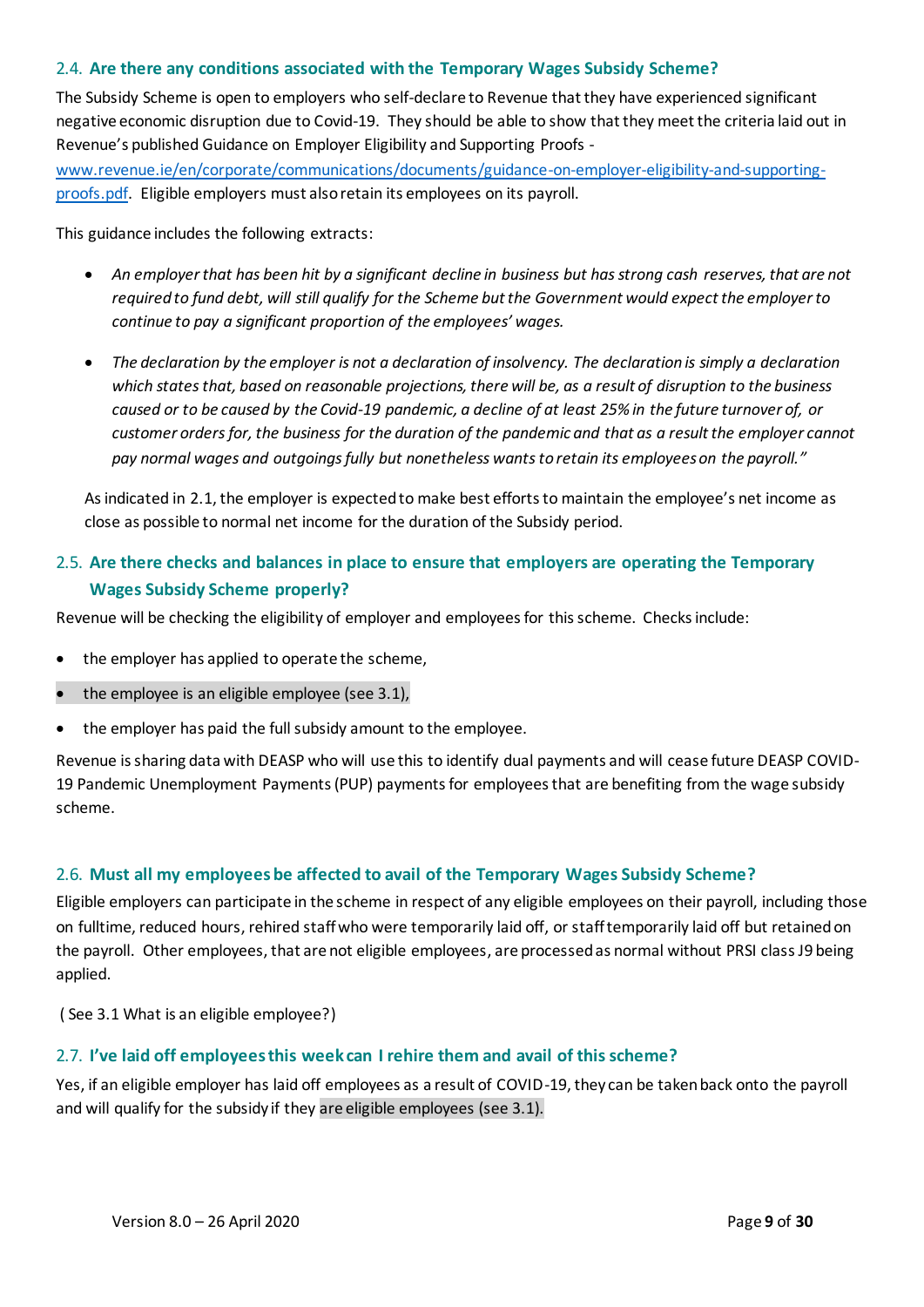#### <span id="page-9-0"></span>2.8. **How can I rehire an employee that was previously laid off and ceased on payroll?**

Revenue will check payroll submissions to ensure that employers have completed the self-declaration and that the employees receiving the payment are eligible employees (see 3.1), under the same PPSN.

If such an employee, as a result of the impact of the Covid crisis, was laid off and their employment ceased, and the employer now wishes to place this employee back on payroll to validly avail of the Wage Subsidy Scheme, the employer can create a new employment for the employee under the same PPSN, with a different Employment ID, and apply the scheme for this employee.

Employees, who were ceased between 1st March and 25th March 2020 can avail of the Temporary COVID-19 Wage Subsidy Scheme for future payroll if they are rehired, but as they were not entitled to the original Covid Refund Scheme at that time, claims cannot be backdated and they cannot receive subsidy under either scheme for payroll prior to 25th March 2020.

Prior to week commencing 13 April 2020 submissions to Revenue for rehired employees were not included in the Revenue refund processing. From week commencing 13 April 2020 submissions for rehired employees, including those submitted previously and not previously processed for refunds, will be processed and refunded where appropriate.

#### <span id="page-9-1"></span>2.9. **Can paper filers use the scheme?**

The scheme is open to employers who file electronically through ROS.

# <span id="page-9-2"></span>2.10. **Can I move employees from one registration number to another and still avail of the scheme?**

To be eligible to be included in the scheme, employees must be on the same PAYE(Emp) tax registration number that was used to submit their January and February 2020 payroll.

Transfers of employees under the European Communities Transfer of Undertakings (Protection of Employment), commonly known as TUPE Regulations, can result in difficulties with eligibility of the employees concerned for the subsidy scheme, because they may not have been on the payroll of the new business owner at 29 February 2020 and that owner would not have being paying wages to the employees in January or February 2020. In addition, the operation of the subsidy scheme in circumstances where an employer changes under the TUPE Regulations would be particularly difficult in practice, especially in the context of Revenue systems which automate the calculation of wage subsidies based on employee data for January and February as returned by the employer.

Where employees have transferred to a new employer as part of a company reconstruction underpinned by regulation 4 (1) of the European Communities (Transfer of Undertakings), the eligibility criteria will be applied as if the employer did not change. The 'new' employer should contact the relevant Revenue Division in advance of submitting any payroll that includes subsidy scheme J9 submissions, providing details of the reconstruction and the related legal TUPE agreement, as well as details of all affected employees.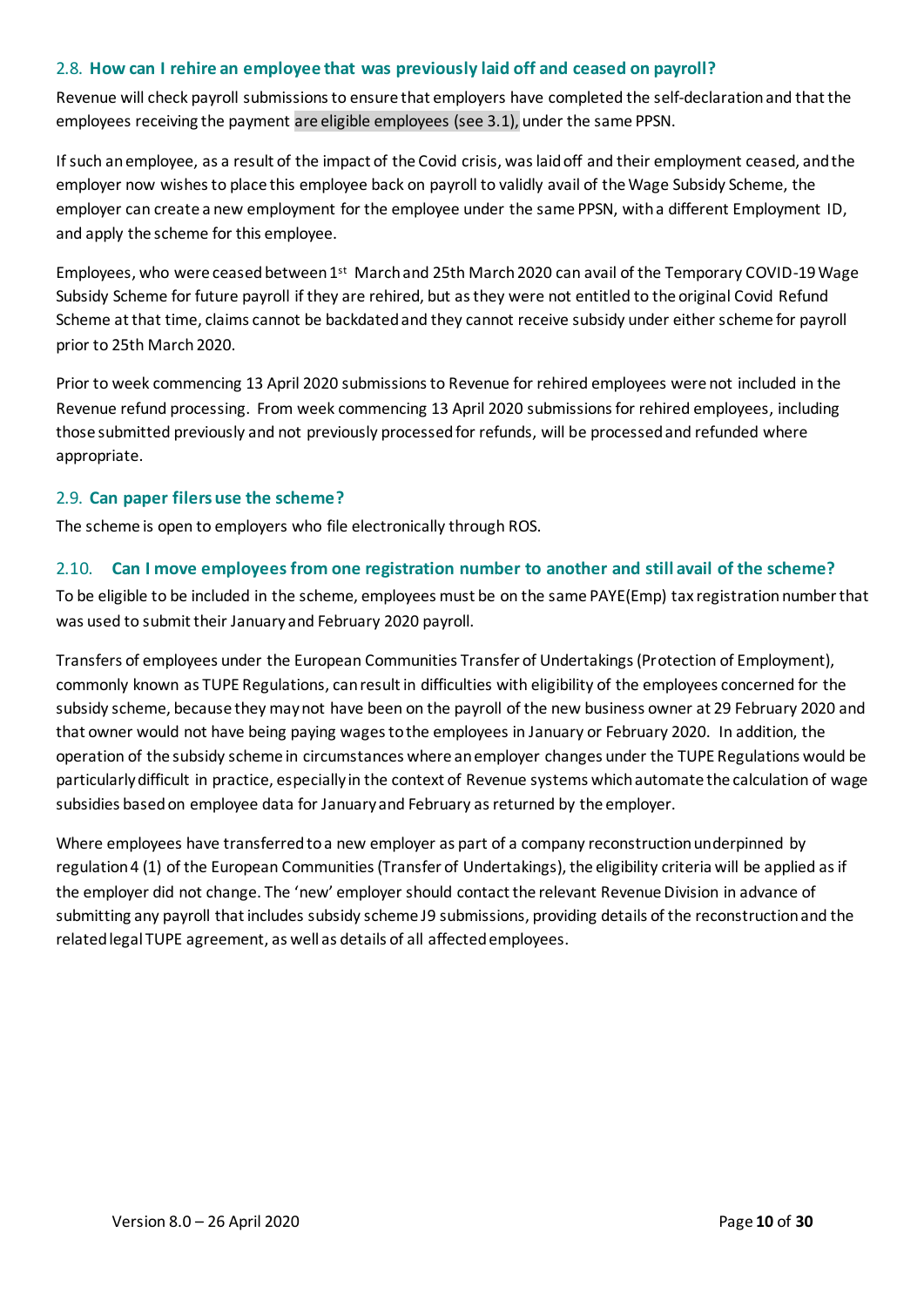# <span id="page-10-0"></span>**3. Employee.**

# <span id="page-10-1"></span>3.1. **What is an eligible employee?**

An eligible employee is someone who their employer cannot afford to fully pay because of the COVID-19 crisis, was on the employer's payroll on 29 February 2020, whose pay and tax details were reported to Revenue in Qualifying Payroll Submissions and is being kept on the employer's payroll.

- For submissions, regardless of the submission date, with pay dates before 24 April 2020, "Qualifying Payroll Submissions" are submissions that meet all of the following:
	- I. The employer must, for any pay-dates during the month of February 2020, have made payroll submissions for payments to the employee to Revenue before 15 March 2020.
	- II. The employee must be reported in a valid payroll submission with a pay date in the month of February 2020. The employer made a submission, with a pay date in February 2020, before 15 March 2020 and, on or after 15 March 2020 has not amended or deleted the submission. If amended or deleted on or after 15 March 2020, the original submission and any subsequent amendments are not valid submissions for the purposes of employee eligibility for the scheme.
- For submissions made from 24 April 2020 with pay dates on or after 24 April 2020, "Qualifying Payroll Submissions" are submissions that meet all of the following:
	- I. The employer must, for any pay-dates during the month of February 2020, have made payroll submissions for payments to the employee to Revenue before 1 April 2020.
	- II. The employee must be reported in a valid payroll submission with a pay date in the month of February 2020. The employer made a submission, with a pay date in February 2020, before 1 April 2020 and, on or after 1 April 2020 has not amended or deleted the submission. If amended or deleted on or after the 1 April 2020, the original submission and any subsequent amendments are not valid submissions for the purposes of employee eligibility for the scheme.
	- III. Payroll submissions for all previous months must be submitted to Revenue before 15 March 2020.

There is no age restriction for employees to be eligible and it includes those employees on fulltime, part-time, temporary and short-time work arrangements.

An employee is not an eligible employee if:

- They are not included in a Qualifying Payroll Submission, or
- Their gross pay, as reported in their payroll submission, exceeds €960 per week, or
- The sum of payments (subsidy plus any additional payment but excluding tax refunds) payable to the employee, in the week being processed, exceeds the Average Net Weekly Wage. ( See [4.4.3](#page-18-0) Example 3 – [Impact additional payments can have on subsidy and PRSI class](#page-18-0) )

# <span id="page-10-2"></span>3.2. **Is the scheme open to self-employed as well as employees?**

Self-employed individuals will be paid directly by DEASP under the COVID-19 Pandemic Unemployment Payment scheme rather than through this Revenue operated subsidy scheme.

# <span id="page-10-3"></span>3.3. **Is the scheme open to directors?**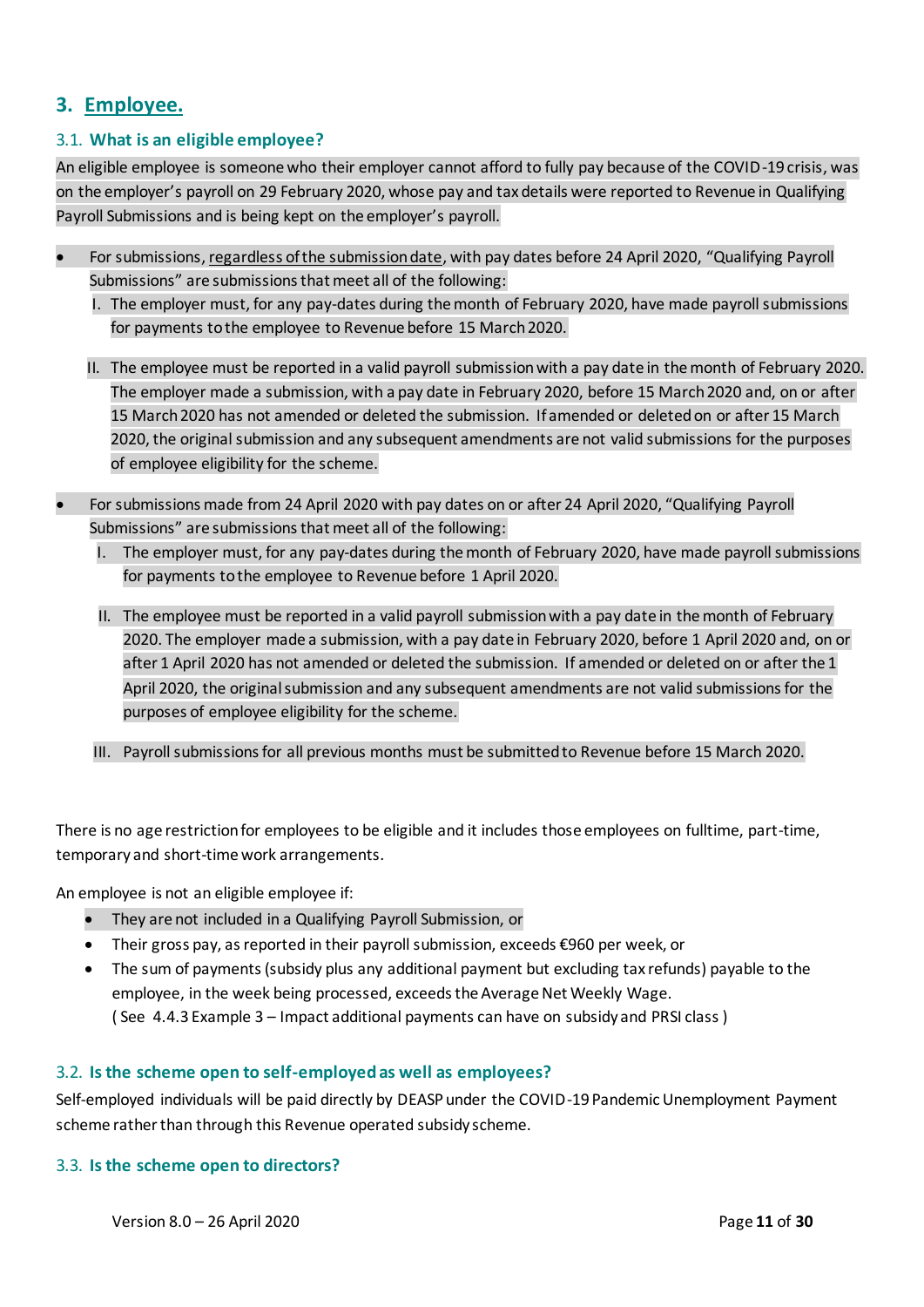If directors are paid through the payroll system and are included in the relevant payroll submissions for an eligible employer, then they are eligible to receive the wage subsidy.

# <span id="page-11-0"></span>3.4. **What does an employee have to do to avail of the scheme?**

An eligible employee does not have to do anything. It is a matter for the employer to register for the Subsidy scheme with Revenue.

#### <span id="page-11-1"></span>3.5. **What if an employer was refunded €203 in the Employer Refund Scheme, are they now due more?**

The Temporary Wage Subsidy scheme is operational only from March 26, 2020 so they will not be due a further refund for submissions made up to that date. Revenue will transfer those employers who have registered for the Employer Covid-19 Refund scheme across to this new scheme and they are entitled to operate their payroll within the Subsidy Scheme from 26 March 2020.

#### <span id="page-11-2"></span>3.6. **What if an employee is in receipt of a DEASP Covid support?**

Employers must not operate this scheme for any employee who is making a claim for duplicate support (e.g. Pandemic Unemployment Payment) from the DEASP. Where an employee previously laid off has been re-hired, the employee will qualify for the Subsidy scheme if their DEASP claim is ceased. Revenue will share data with DEASP.

The employer does not have to cease the employment for an employee to be able to receive PUP however, if an employee is receiving both PUP and the wage subsidy scheme, DEASP will cease their PUP payments.

#### <span id="page-11-3"></span>3.7. **Can staff who are on sick leave and/or isolating qualify for the scheme?**

If the eligible employer retains them on the payroll then they can continue to operate the wage subsidy scheme. (see questio[n 3.6](#page-11-2) - [What if an employee is in receipt of a DEASP Covid support?\)](#page-11-2).

# <span id="page-11-4"></span>3.8. **If my employee has been laid off and claimed a jobseeker's payment from DEASP, can an employer claim a subsidy?**

Employers should not claim a subsidy in respect of an employee who is receiving a jobseeker's payment from DEASP unless they rehire the employee and the employee notifies DEASP that they are "signing off" and re-joining their employer.

#### <span id="page-11-5"></span>3.9. **Does this impact employees' rights to redundancy payment?**

Measures have been brought forward by DEASP to suspend the provisions of Section 12 of the Redundancy Payments Act 1967 where an employee has been temporarily laid off or put on short-term work arising from the Covid-19 emergency measures.

#### <span id="page-11-6"></span>3.10. **Will my employees get insurable weeks?**

Although the employer's PRSI is reduced from 11.05% to 0.5% and no employee PRSI applies, it is intended that employees in respect of whom a temporary wage subsidy is being properly paid will be allocated social insurance contributions appropriate to their normal employment status for the duration of the temporary wage subsidy.

( See [4.2](#page-14-0) [If I pay an additional payment is the employer PRSI calculated at J9 0.5%?](#page-14-0))

#### <span id="page-11-7"></span>3.11. **Is the wage subsidy taxable on the employee?**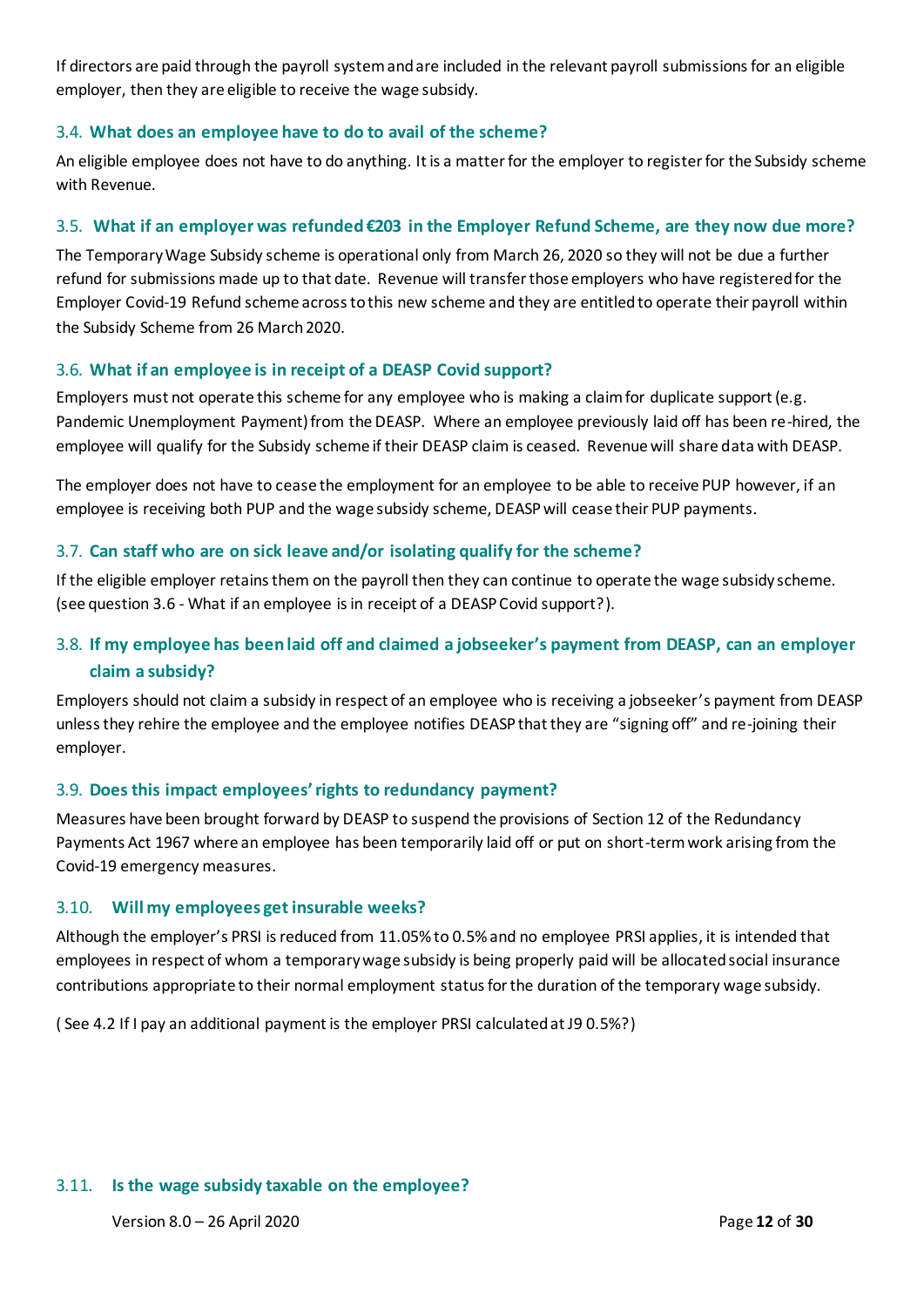The payments are liable to income tax; however, the subsidy is not taxable in real-time through the PAYE system during the period of the Subsidy scheme. Instead the employee will be liable for tax on the subsidy amount paid to them by their employer by way of review at the end of the year.

When an end of the year review takes place, it may be the case that an employee's unused tax credits will cover any further liability that may arise. Where this is not the case, and should an Income Tax liability arise, it is normal Revenue practice to collect any tax owing in manageable amounts by reducing an individual's tax credits for a future year(s) in order to minimise any hardship. Additionally, if an individual has any additional tax credits to claim, for example health expenses, this will also reduce any tax that may be owing.

# <span id="page-12-0"></span>3.12. **What if my employee has multiple jobs will they get multiple payments?**

If an employee has multiple employments, each employer can operate the scheme based on 70% of each employee's net weekly earnings.

In the operational phase, all such earnings will be combined and reconciled and each employer will be provided with an employer "Maximum additional payment employer can make to receive full subsidy" to apply to the employee's payroll. Further guidance will be provided on the operation of this.

# <span id="page-12-1"></span>3.13. **Is an employee who resides overseas, or in Northern Ireland, eligible?**

Employers can claim the subsidy in respect employees where the employee is exercising an Irish contract of employment in the State, and where the employer satisfies the conditions of the scheme.

# <span id="page-12-2"></span>3.14. **Is an employee whose employer has received a PAYE Exclusion Order from Revenue eligible for the scheme?**

A PAYE Exclusion Order is issued by Revenue to an employer in respect of an employee and instructs the employer not to deduct Income Tax or Universal Social Charge (USC) from an employee's pay through the PAYE system. There are a number of scenarios where an Exclusion order may be issued ( See [Revenue's Tax and Duty Manual 42](https://www.revenue.ie/en/tax-professionals/tdm/income-tax-capital-gains-tax-corporation-tax/part-42/42-04-01.pdf)-04-01 ).

Where a PAYE Exclusion Order has issued to an employer, a liability to PRSI (both employee and employer) may still arise. Though not obliged to do so, employers may deduct and remit any PRSI contributions due through the PAYE system.

Employees that have an Exclusion Order but who do not appear on the required payroll submissions do not meet the eligible criteria as set out in 3.1 and are not eligible for the scheme.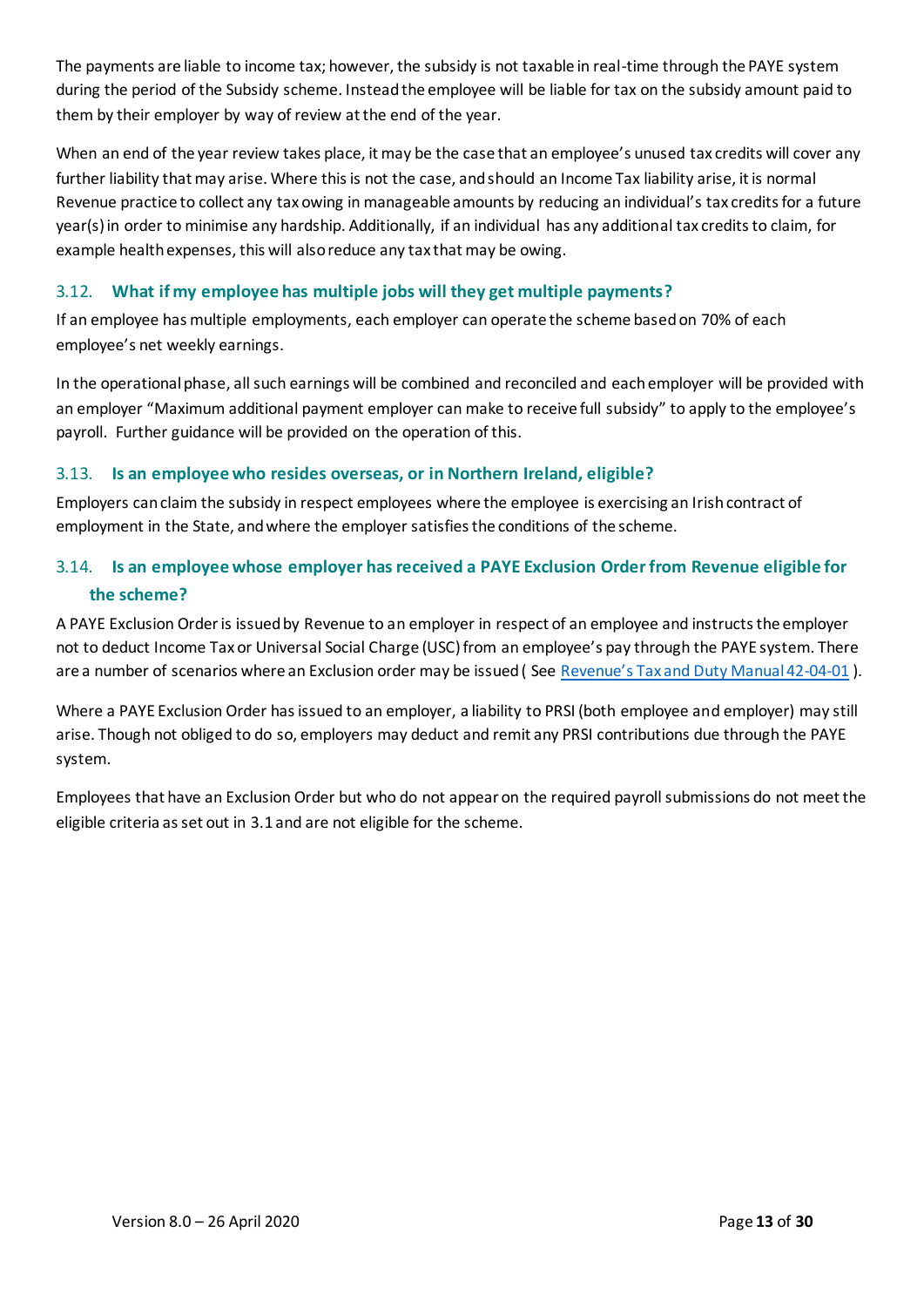# <span id="page-13-0"></span>**4. Operating scheme.**

# <span id="page-13-1"></span>4.1. **How will Employers operate the Subsidy Scheme during the Transitional Period?**

During the Transitional period, the subsidy scheme will initially refund employers €410 per each qualifying employee. However, for administrative purposes and to allow for future reconciliation of subsidy payments made, employers should enter the following details when running their payroll:

- Set PRSI Class to J9.
- Enter a non-taxable amount equal to 70% of the employee's Average Revenue Net Weekly Pay up to:
	- a maximum of €410 per week where the Average Revenue Net Weekly Pay is less than or equal to €586, or
	- a maximum of €350 per week where the Average Revenue Net Weekly Pay is greater than €586 and less than or equal to €960, or
	- For payroll submission made on or after 16 April 2020, with a pay date on or after 16 April 2020 the wage subsidy is available to support employees whose ARNWP was greater than €960, and their current gross pay is below €960 per week, subject to the tiered arrangements and tapering.

Where the current gross pay, as reported in the payroll submission, represents a reduction from the ARNWP by:

- less than 20%, no subsidy is payable
- between 20% and 39%, a subsidy of up to €205 is payable
- 40% or more, a subsidy of up to  $\epsilon$ 350 is payable.

For such employees, the maximum additional payment an employer can make, to receive the full subsidy, is the difference between €960 and their maximum weekly wage subsidy.

For employees who met the conditions outlined above, the maximum subsidy amount payable is calculated by reference to the employees' pay frequency as outlined in section 4.8.

- If an employer is not making any additional payment to the employee, they should include a pay amount of €0.01 in Gross Pay.
- If an employer is making an additional payment to the employee, they should include this amount in the Gross Pay.
- **It is important that employers do not include the Temporary Wage Subsidy payment in Gross Pay.**
- To avail of the wage subsidy, the wage subsidy plus any additional pay must not exceed the Average Revenue Net Weekly Pay. (se[e 1.6W](#page-5-0)hat is an additional taxable payment under [the Temporary Wage Subsidy Scheme?\)](#page-5-0)
- The payroll submission must include pay frequency and period number.

Income tax, USC, LPT, if applicable, and PRSI are not deducted from the Temporary Wage Subsidy. However, the employee will be liable to Income Tax and USC on the Subsidy by way of review at the end of the year.

(See [1.7](#page-5-1) [Can an employer deduct a pension contribution from a Temporary Wage Subsidy payment to an employee?](#page-5-1) an[d 1.9](#page-6-0) [How are non-statutory deductions processed?\)](#page-6-0)

In many cases the payment of the Temporary Wage Subsidy and any additional income paid by the employer will result in the refund of Income Tax or USC already paid by the employee. Any Income Tax and USC refunds that arise as a result of the application of tax credits and rate bands can be repaid by the employer and Revenue will also refund this amount to the employer.

Employers must not operate this scheme for any employee who is making a claim for duplicate support (e.g. Pandemic Unemployment Payment) from the DEASP. Where an employee previously laid off has been re-hired, the employee will qualify for the Subsidy scheme if their DEASP claim is ceased.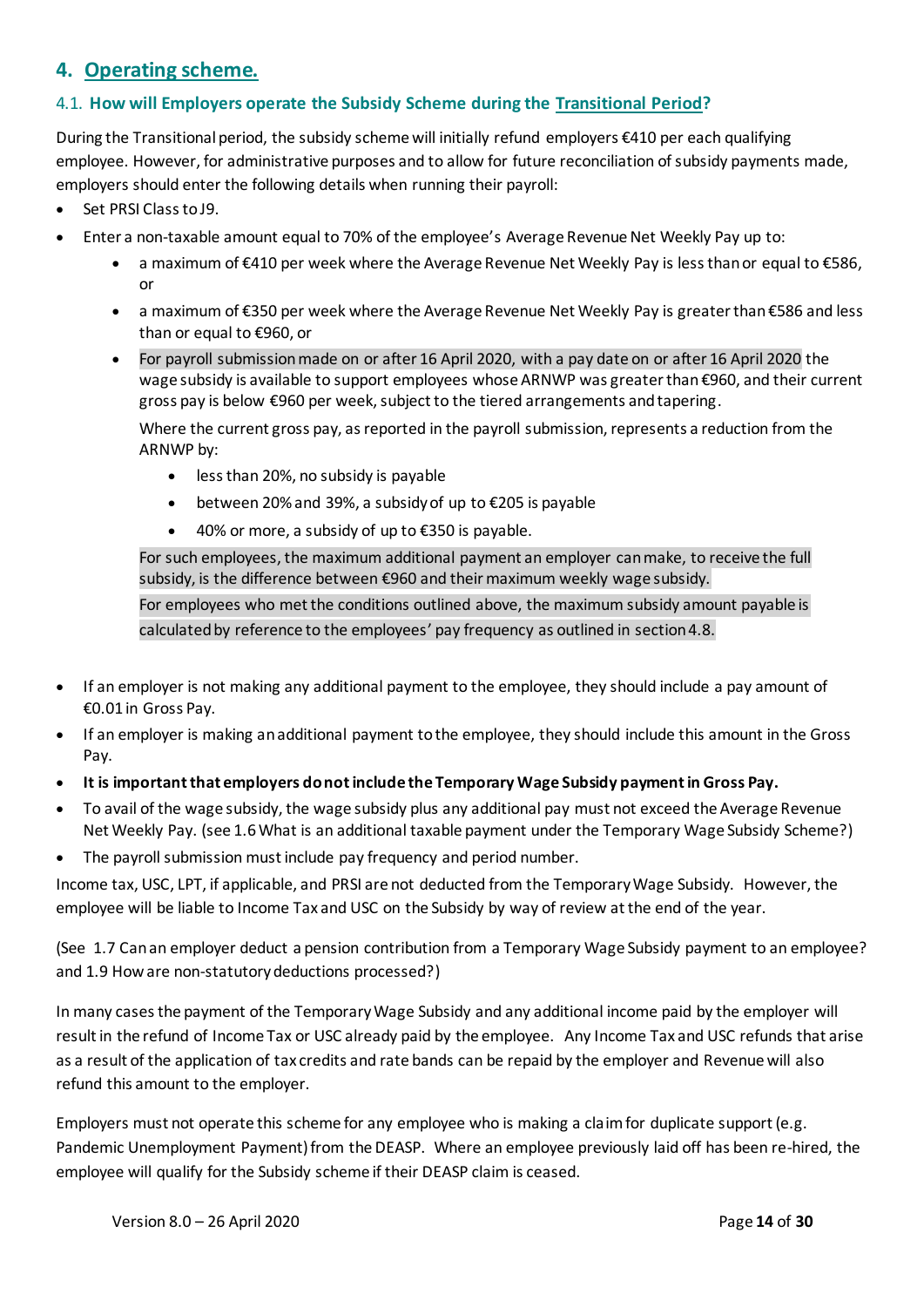Based on the information provided in payroll submissions and adherence to the maximum limits, described above, Revenue will credit employers with the Temporary Wage Subsidy paid to each employee.

Penalties will apply to any abuse of the Subsidy scheme by an employer self-declaring incorrectly, not providing funds to employees or non-adherence to Revenue, and any other relevant guidance issued.

# <span id="page-14-0"></span>4.2. **If I pay an additional payment is the employer PRSI calculated at J9 0.5%?**

Yes, the employers PRSI is reduced from 11.05% to 0.5% and no employee PRSI applies. Qualifying employees are coded as PRSI Class J9 for the purposes of reporting obligations. It is intended that employees in respect of whom a temporary wage subsidy is being properly paid will be allocated social insurance contributions appropriate to their normal employment status for the duration of the temporary wage subsidy.

( See [3.10](#page-11-6) [Will my employees get insurable weeks?\)](#page-11-6)

( See [4.4.3](#page-18-0) Example 3 – [Impact additional payments can have on subsidy and PRSI class](#page-18-0) )

# <span id="page-14-1"></span>4.3. **What figure for employee Average Revenue Net Weekly Pay do I use to calculate an employee's subsidy amount?**

An employee's Average Revenue Net Weekly Pay (ARNWP) is based on January and February payroll submissions made to Revenue for an eligible employee (see 3.1).

Bonuses, commissions and other payments will be taken into account in the calculation if these were included as part of gross pay in the January and February 2020 payroll submissions.

To calculate the "Average Revenue Net Weekly Pay", using the values in the payroll submission for each pay date in January and February 2020:

- 1. Take the employee's "Gross pay<sup>1</sup>" and from it subtract the "Income Tax Paid", the "USC Paid" and the "Employee PRSI paid ". (See Appendix 1 for sample screens in ROS showing these values).
- 2. Total this figure for each pay date in Jan and Feb 2020 and divide this by the total number of insurable weeks reported.
	- If the total number of insurable weeks reported exceeds 9 then use 9 as the divisor.
	- If, for example, due to an exclusion order or an employee being PRSI exempt, there were no, or a negative number of, insurable weeks reported then use 9 as the divisor, regardless of the number of weeks actually paid or reported.
	- The calculation will result in an Average Revenue Net Weekly Pay for the employee, however, there will be a small number of cases where calculation may not be fully representative of the employee's usual weekly wage, the calculated Average Revenue Net Weekly Pay must be used in in these cases.
- 3. This gives you the employee's Average Revenue Net Weekly Pay that is to be used for the subsidy amount.

**Note**: If the employee's wages and tax/USC/PRSI were constant for all payments in January and February then using one week's figures will give the same result and simplify the process (see "[4.5](#page-19-0)What if I use a different value than the Average Revenue Net Weekly Pay?" below).

 $1''$ gross pay" means total remuneration which includes emoluments and notional emoluments but without reference to any deduction for pension contributions payable by the employee or any salary sacrifice deduction.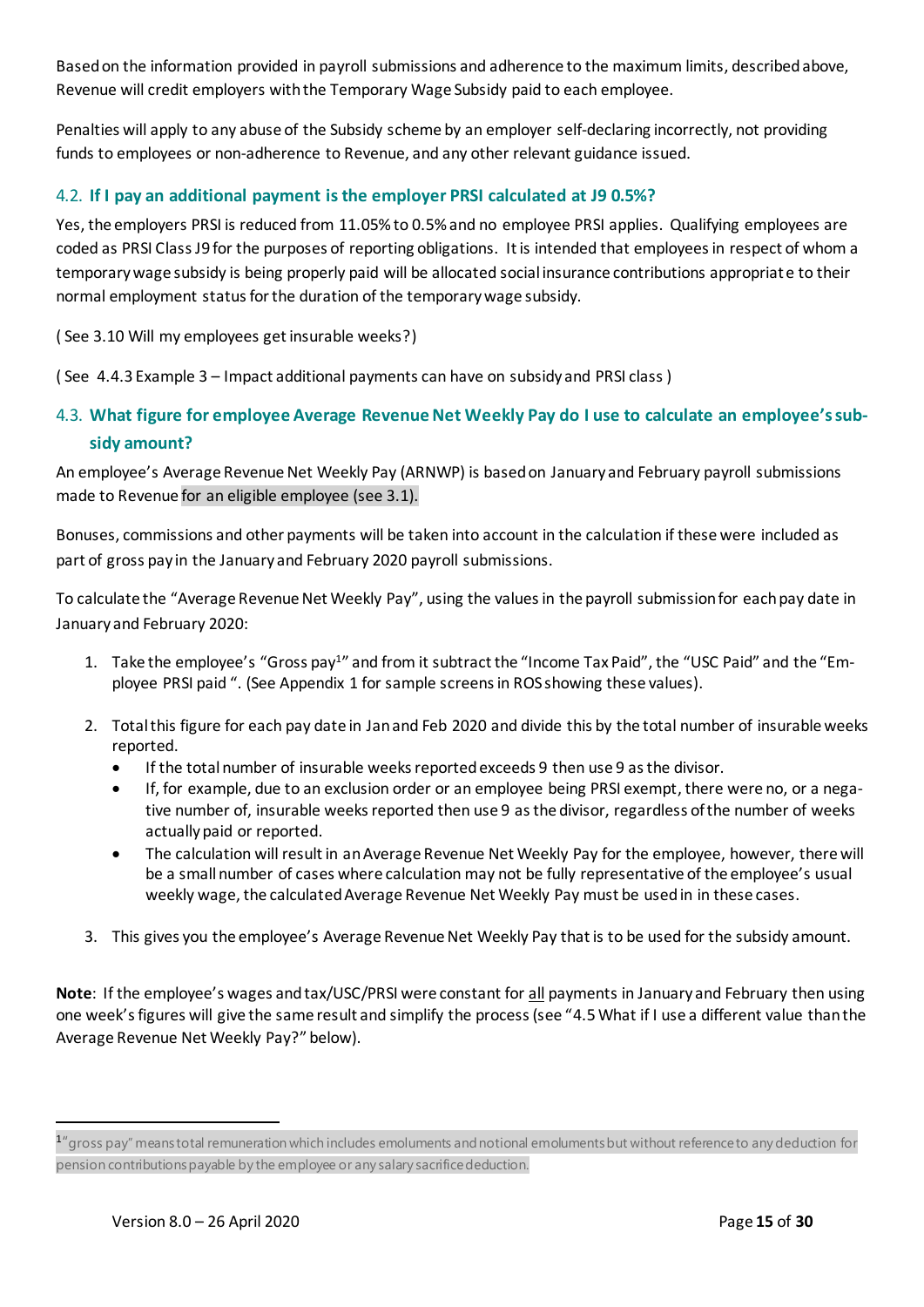#### <span id="page-15-1"></span><span id="page-15-0"></span>4.4. **Examples**

I

#### **4.4.1. Example 1 - calculation of Average Revenue Net Weekly Pay**

Using information on submissions available in ROS, se[e Appendix 1](#page-28-0)

| Calculate Employee's Average Revenue Net Weekly Pay |                           |                  |                    |                    |                                     |                                                         |  |  |
|-----------------------------------------------------|---------------------------|------------------|--------------------|--------------------|-------------------------------------|---------------------------------------------------------|--|--|
| Pay Date                                            | <b>Insurable</b><br>weeks | <b>Gross Pay</b> | Income tax<br>paid | <b>USC</b><br>paid | <b>Employee</b><br><b>PRSI paid</b> | <b>Net weekly</b><br>pay as re-<br>ported to<br>Revenue |  |  |
| Fri 03-Jan-20                                       | 1                         | 270.60           | 3.22               | 1.95               | 0.00                                | 265.43                                                  |  |  |
| Fri 10-Jan-20                                       | 1                         | 270.60           | 3.22               | 1.95               | 0.00                                | 265.43                                                  |  |  |
| Fri 17-Jan-20                                       | $\mathbf{1}$              | 270.60           | 3.22               | 1.95               | 0.00                                | 265.43                                                  |  |  |
| Fri 24-Jan-20                                       | 1                         | 297.66           | 3.54               | 2.15               | 0.00                                | 291.97                                                  |  |  |
| Fri 31-Jan-20                                       | 1                         | 297.66           | 3.54               | 2.15               | 0.00                                | 291.97                                                  |  |  |
| Fri 07-Feb-20                                       | 1                         | 297.66           | 3.54               | 2.15               | 0.00                                | 291.97                                                  |  |  |
| Fri 14-Feb-20                                       | 1                         | 297.66           | 3.54               | 2.15               | 0.00                                | 291.97                                                  |  |  |
| Fri 21-Feb-20                                       | $\mathbf{1}$              | 297.66           | 3.54               | 2.15               | 0.00                                | 291.97                                                  |  |  |
| Fri 28-Feb-20                                       | 1                         | 297.66           | 3.54               | 2.15               | 0.00                                | 291.97                                                  |  |  |
| Totals                                              | 9                         | 2,597.76         | 30.90              | 18.75              | 0.00                                | 2,548.11                                                |  |  |

Employee's Average Revenue Net Weekly Pay (ARNWP) €2,548.11 / 9  $=$  283.12

| Payroll details                                                  |        |  |  |  |  |
|------------------------------------------------------------------|--------|--|--|--|--|
| Frequency                                                        | Weekly |  |  |  |  |
| Insurable weeks                                                  | 1      |  |  |  |  |
| PRSI Class (Employee 0%, Employer 0.5% on taxable pay)           | J9     |  |  |  |  |
| Taxable pay - Employer additional payment (optional)             | 0.01   |  |  |  |  |
| Non-taxable pay – Subsidy 70% of Average Revenue Net Weekly Pay) |        |  |  |  |  |
| Subsidy refund received from Revenue during transition phase     | 410.00 |  |  |  |  |
| Balance of payment due to be refunded to Revenue in future       | 211.82 |  |  |  |  |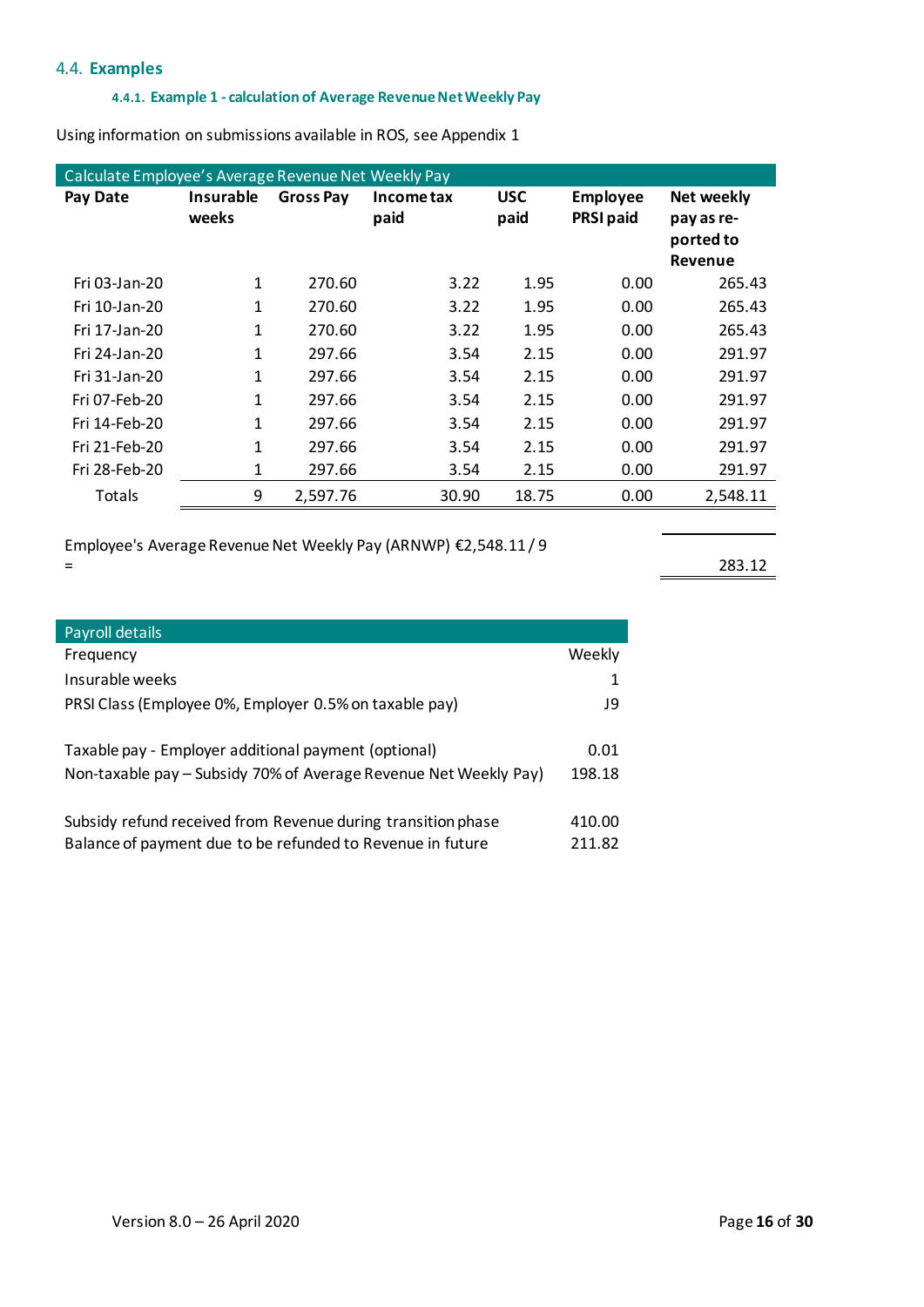#### **4.4.2.Example 2 – Impact of Additional Payment on Subsidy**

<span id="page-16-0"></span>An employee is paid weekly and has an Average Revenue Net Weekly Pay of €550 (A).

As the employee's Average Revenue Net Weekly Pay is less than €586, the maximum weekly wage subsidy allowable for this employee is €385 (B), which is 70% of their Average Revenue Net Weekly Pay.

The maximum additional payment an employer can make, to receive the full subsidy, is  $\epsilon$ 165 (C), being the difference between the employees Average Revenue Net Weekly Pay €550 (A) and their maximum weekly wage subsidy €385(B).

**In this example, the employer can make an additional payment up to value of €165 (C) and receive the full subsidy (see i below) for this employee, however if the employer's additional payment exceeds this value then the subsidy must be reduced by the value of the excess (see ii below).**

**This reduction may not be applied automatically by all payroll software packages.**

**Where applicable, Revenue will apply subsidy reduction when calculating the subsidy refund that the employer will receive. In the transitional phase, this will be reflected in the balance payment due to be refunded to Revenue in the future (G).** 

( See [4.13](#page-21-3) [Will employers be entitled to the full Subsidy amount under the transitional arrangements?](#page-21-3)**)**

#### **i. Employer chooses to make an additional payment to receive the full subsidy.**

If the employer makes an additional payment of €165, the employer reports €165 as Gross Pay (D) and Income Tax and USC will be deducted by reference to the most recent Revenue Payroll Notification (RPN).

The employer enters the subsidy of  $\epsilon$ 385 (E) in the payroll as non-taxable pay.

- The employer will be eligible for the refund of  $E$ 385 (E).
- During the transition phase, the employer receives a refund of €410 (F) and, at a later phase, the reconciliation will recoup the €25 (G) difference between €410 and €385.
- During the operational phase the employer will receive a refund of €385 (E).

#### Payroll details under i

| <u>Layı vil uctalis uliuci T</u>                                     |        |    |
|----------------------------------------------------------------------|--------|----|
| Employee's Average Revenue Net Weekly Pay (ARNWP)                    | 550.00 | A  |
| Maximum Weekly Wage Subsidy for employee (MWWS)                      | 385.00 | B  |
| Maximum additional payment employer can make to receive full subsidy | 165.00 | C  |
|                                                                      |        |    |
| Frequency                                                            | Weekly |    |
| Insurable weeks                                                      | 1      |    |
| PRSI Class (Employee 0%, Employer 0.5% on taxable pay)               | J9     |    |
|                                                                      |        |    |
| Taxable Pay - Employer additional payment (optional)                 | 165.00 | D  |
| Non-Taxable Pay                                                      | 385.00 | E. |
|                                                                      |        |    |
| Subsidy refund received from Revenue during transition phase         | 410.00 | F. |
| Balance of payment due to be refunded to Revenue in future           | 25.00  | G  |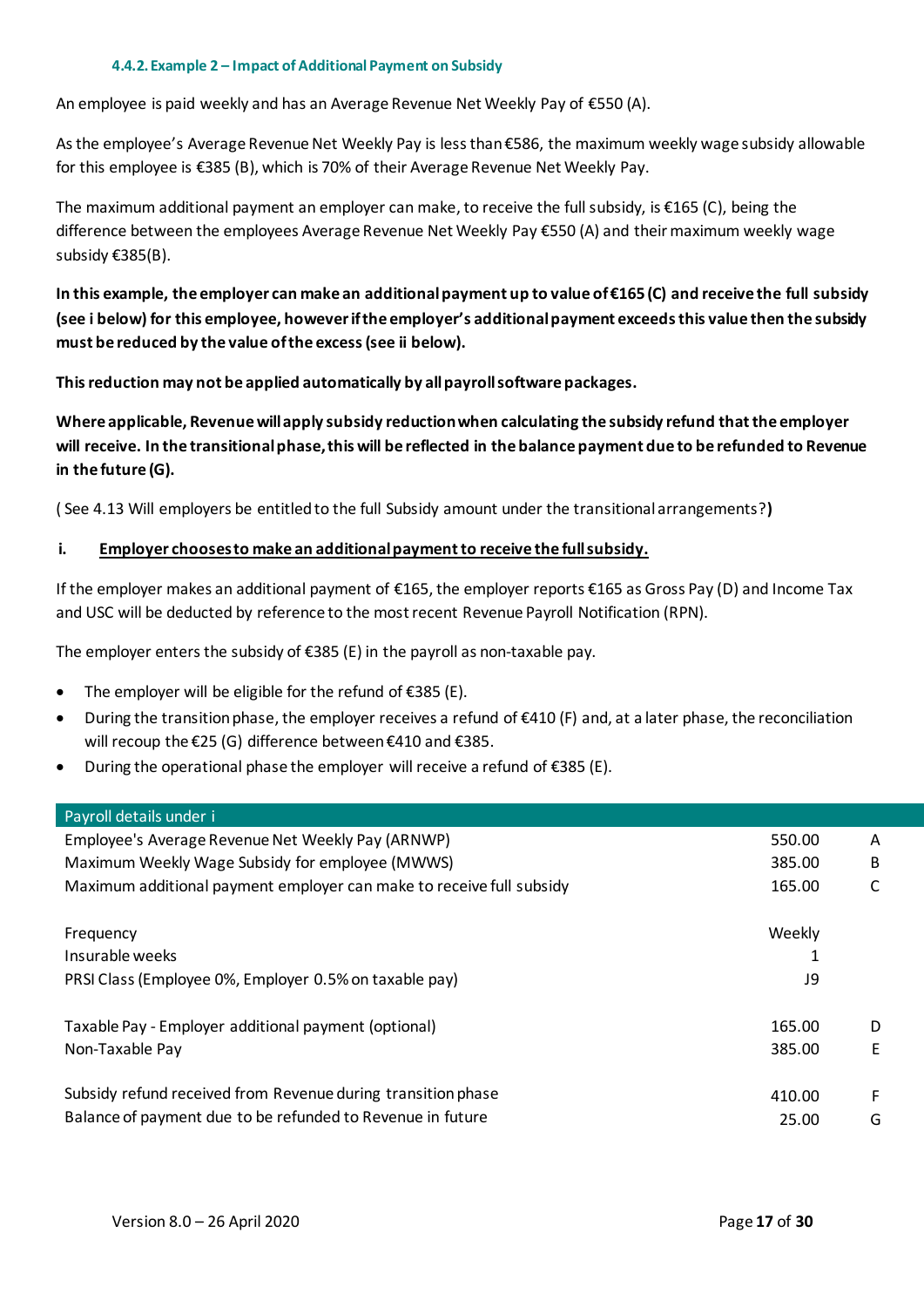# **ii. Employer chooses to make an additional payment greater than the amount allowed to receive the full subsidy.**

If the employer makes an additional payment of €200, the employer reports €200 as Gross Pay (D) and Income Tax and USC will be deducted by reference to the most recent RPN.

As the €200 additional payment exceeds the maximum additional payment the employer can make to receive the full subsidy by €35 (€200 (D) – €165(C) ), the subsidy is reduced by €35 to €350 (E) and the employer enters the reduced subsidy value of €350 (E) in the payroll as non-taxable pay.

- The employer will be eligible for the refund of  $E$ 350 (E).
- During the transition phase employer receives a refund of €410 (F) and, at a later phase, the reconciliation will recoup the €60 (G) difference between €410 (F) and €350 (E).
- During the operational phase the employer will receive a refund of €350 (E).

| Payroll details under ii                                             |        |   |
|----------------------------------------------------------------------|--------|---|
| Employee's Average Revenue Net Weekly Pay (ARNWP)                    | 550.00 | A |
| Maximum Weekly Wage Subsidy for employee (MWWS)                      | 385.00 | В |
| Maximum additional payment employer can make to receive full subsidy | 165.00 |   |
|                                                                      |        |   |
| Frequency                                                            | Weekly |   |
| Insurable weeks                                                      |        |   |
| PRSI Class (Employee 0%, Employer 0.5% on taxable pay)               | 19     |   |
|                                                                      |        |   |
| Taxable Pay - Employer additional payment (optional)                 | 200.00 | D |
| Non-Taxable Pay                                                      | 350.00 | E |
|                                                                      |        |   |
| Subsidy refund received from Revenue during transition phase         | 410.00 | F |
| Balance of payment due to be refunded to Revenue in future           | 60.00  | G |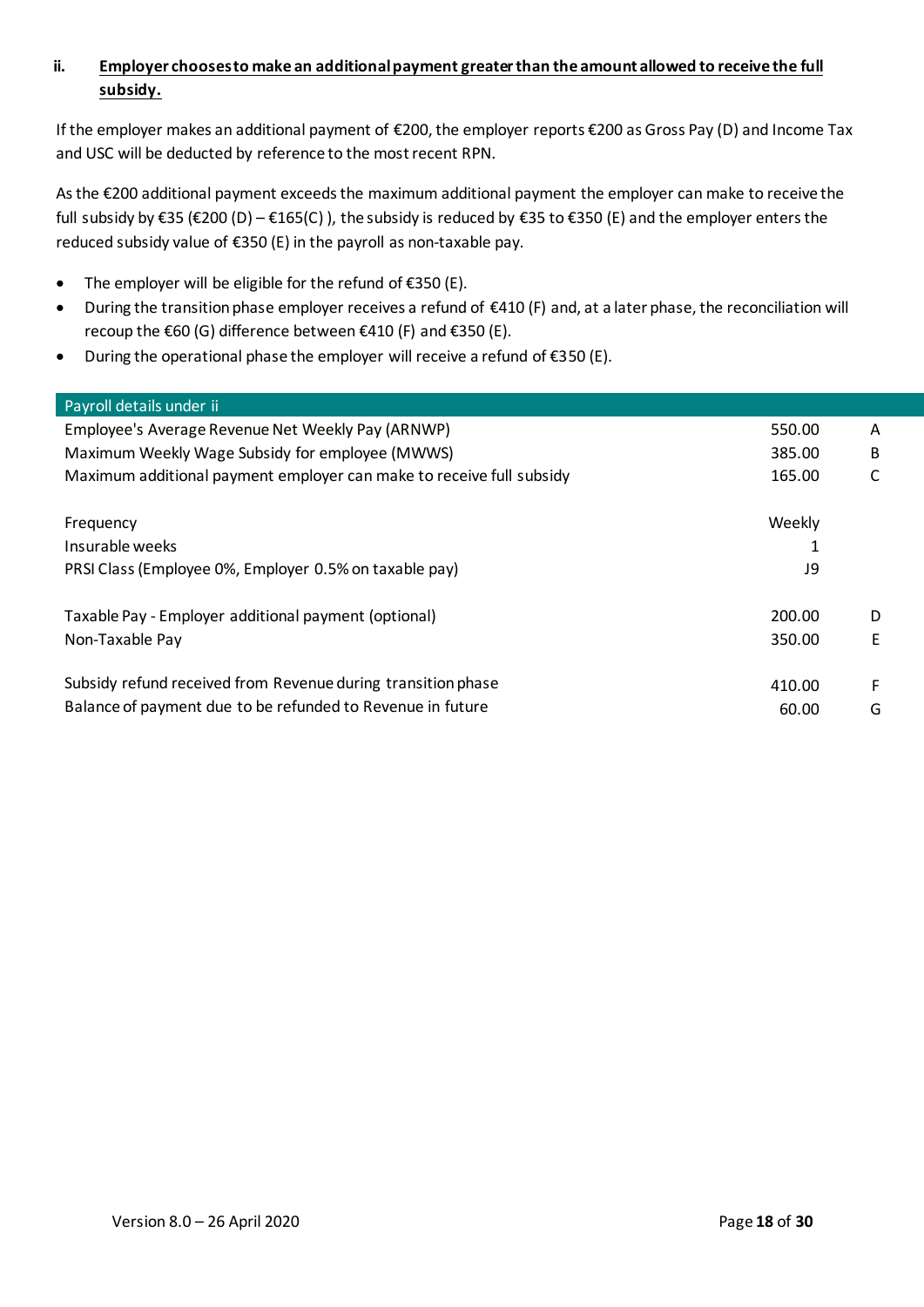The following table illustrates reduction on subsidy (E), and change to PRSI class, as the employer's additional payments (D) increase.

| Illustration of impact of additional payments on subsidy             |         | No reduction |              | <b>Reducing subsidy</b> |             |     | No subsidy |     |           |                |             |              |
|----------------------------------------------------------------------|---------|--------------|--------------|-------------------------|-------------|-----|------------|-----|-----------|----------------|-------------|--------------|
| Employee's Average Revenue Net Weekly Pay (ARNWP)                    | A       | 550          | 550          | 550                     | 550         | 550 | 550        | 550 | 550       | 550            | 550         | 550          |
| Maximum Weekly Wage Subsidy for employee (MWWS)                      | B       | 385          | 385          | 385                     | 385         | 385 | 385        | 385 | 385       | 385            | 385         | 385          |
| Maximum additional payment employer can make to receive full subsidy |         | 165          | 165          | 165                     | 165         | 165 | 165        | 165 | 165       | 165            | 165         | 165          |
| Taxable Pay - Employer additional payment (optional)                 | D       | $\mathbf{0}$ | 50           | 160                     | 165         | 200 | 300        | 400 | 500       | 550            | 600         | 650          |
| Excess of Gross pay over ARNWP                                       | $D - C$ | $\mathbf{0}$ | $\mathbf{0}$ | $\mathbf{0}$            | $\mathbf 0$ | 35  | 135        | 235 | 335       | 385            | 435         | 485          |
|                                                                      |         |              |              |                         |             |     |            |     |           |                |             |              |
| Non-Taxable pay (Subsidy after any applicable reduction)             | Е       | 385          | 385          | 385                     | 385         | 350 | 250        | 150 | 50        | $\overline{0}$ | $\mathbf 0$ | $\mathbf{0}$ |
| Total of additional payment before tax, plus subsidy                 | $D + E$ | 385          | 435          | 545                     | 550         | 550 | 550        | 550 | 550       | 550            | 600         | 650          |
|                                                                      |         |              |              |                         |             |     |            |     |           |                |             |              |
| <b>PRSI Class</b>                                                    |         | J9           | J9           | <b>J9</b>               | J9          | J9  | J9         | J9  | <b>J9</b> | A1             | A1          | A1           |
|                                                                      |         |              |              |                         |             |     |            |     |           |                |             |              |
| Subsidy refund received from Revenue during transition phase         |         | 410          | 410          | 410                     | 410         | 410 | 410        | 410 | 410       | 0              | 0           | $\mathbf{0}$ |
| Balance of payment due to be refunded to Revenue in future           | G       | 25           | 25           | 25                      | 25          | 60  | 160        | 260 | 360       | $\mathbf{0}$   | 0           | $\mathbf{0}$ |

<span id="page-18-0"></span>• As the value of the additional payments (D) increase to reach (green area) the value of the Maximum additional payment the employer can make to receive full subsidy (C) the total payments received by the employee  $(D + E)$  also increase.

- Once the value of the additional payments (D) increase beyond (yellow area) the value of the Maximum additional payment the employer can make to receive full subsidy (C) the total payments received by the employee (D + E) stays constant as any increase in additional payments (D) will have a matching decrease in subsidy (E). However, as these additional payments are subject to tax and USC, the employee's Net Pay will decrease as the taxable Additional Payments increase.
- Once the value of the additional payments (D) increase beyond (blue area) the value of the Employee's Average Revenue Net Weekly Pay (A) the subsidy (E) will be eliminated and the employee will no longer be eligible for any subsidy and the employee's PRSI class will return to the normal PRSI class for that employee.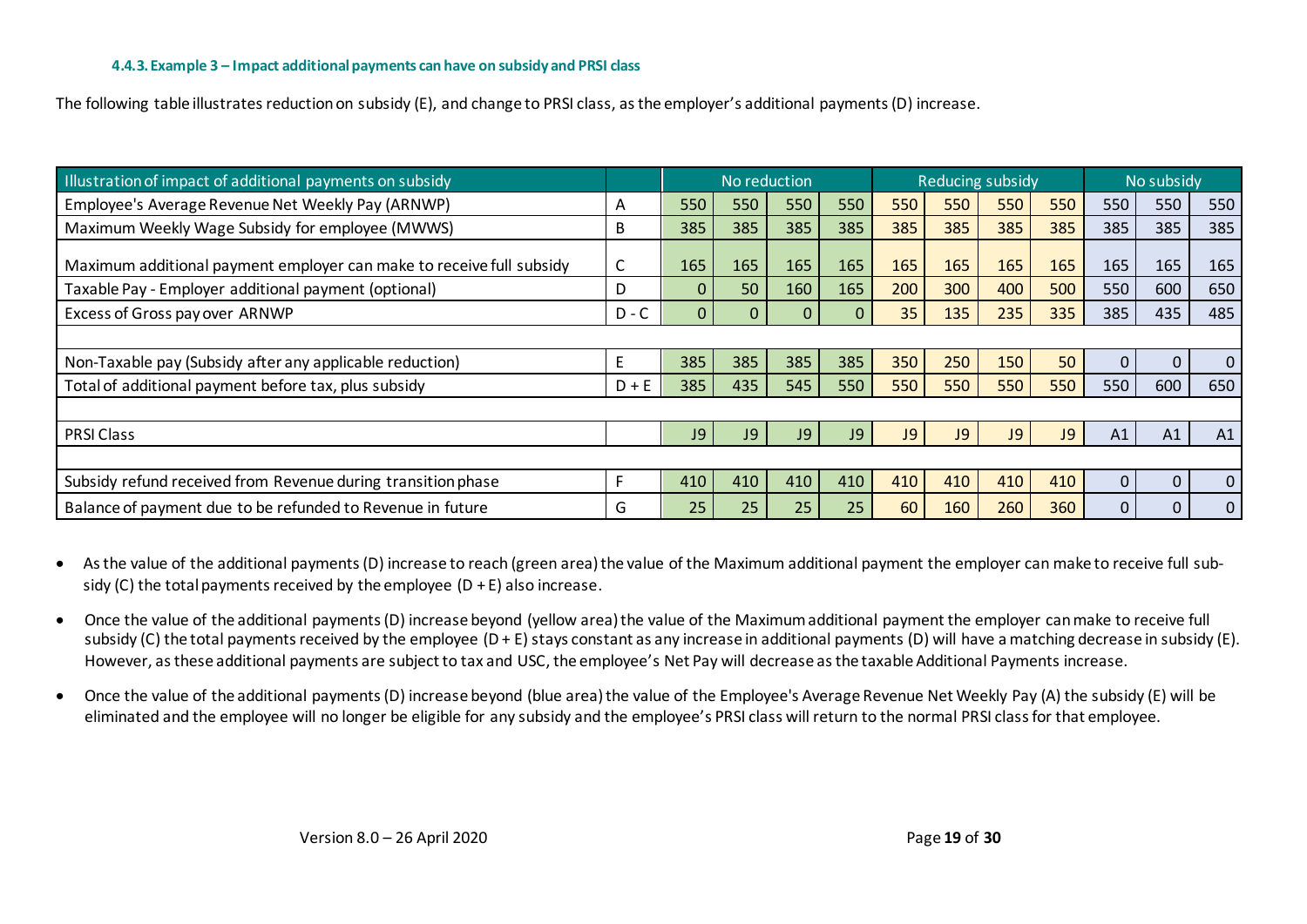# <span id="page-19-0"></span>4.5. **What if I use a different value than the Average Revenue Net Weekly Pay?**

When reconciling the refunds made to Employers, Revenue will use the Average Revenue Net Weekly Pay ( as calculated in [4.3What figure for employee Average Revenue Net Weekly Pay](#page-14-1) do I use to calculate an employee's [subsidy amount?\)](#page-14-1) to determine the refund value amount for each employee. If an employer uses a value other than the Average Revenue Net Weekly Pay to determine the employee's subsidy payment, then the employer may find it difficult to reconcile the payments made to employees with the subsidy amount refunded as determined by Revenue.

# <span id="page-19-1"></span>4.6. **What if an employee was not paid their usual pay in January or February 2020?**

There can be cases where an employee was in employment but who did not receive normal pay in January or February 2020, such as reduced pay, maternity leave, illness benefit or off-pay leave. In such cases the employer can either:

- operate the scheme based on Average Revenue Net Weekly Pay, or
- pay the employee the appropriate wages without receiving a subsidy refund.

# <span id="page-19-2"></span>4.7. **If I want to operate payroll on or after 26 March how much subsidy do I include in non-taxable pay field in the payroll?**

For payrolls submitted with a pay date on or after 26 March and submitted to Revenue on or after the 26<sup>th</sup> of March

- Weekly employees:
	- o Enter a non-taxable amount up to 70% of the employee's net weekly pay to:

- a maximum of €410 per week where the Average Revenue Net Weekly Pay is less than or equal to €586; or - a maximum of €350 per week where the Average Revenue Net Weekly Pay is greater than €586 and less than or equal to €960.

- Fortnightly employees:
	- o Enter a non-taxable amount up to 70% of twice the employee's net weekly pay to:
		- a maximum of €820 (€410 x 2) where the Average Revenue Net Weekly Pay is less than or equal to €586; or - a maximum of €700 for (€350 x 2) where the Average Revenue Net Weekly Pay is greater than €586 and less than or equal to €960.
- March monthly employees. For March payroll with pay date between 12 March and 31 March2020:
	- $\circ$  Enter a non-taxable amount up to 70% of; four times the employee's net weekly pay to - a maximum of €812 (€203 x 4).
	- o This is based on a 4-week March, with four weeks at the €203 rate.
- April monthly employees For April payroll:
	- o Enter a non-taxable amount up to 70% of (( employee's Average Revenue Net Weekly Pay x 52 ) / 12 ) to: - a maximum of €1,777 ( ( weekly x 52) /12 ) where the Average Revenue Net Weekly Pay is less than or equal to €586; or

- a maximum of €1,517 ( ( weekly x 52) /12 ) where the Average Revenue Net Weekly Pay is greater than €586 and less than or equal to €960.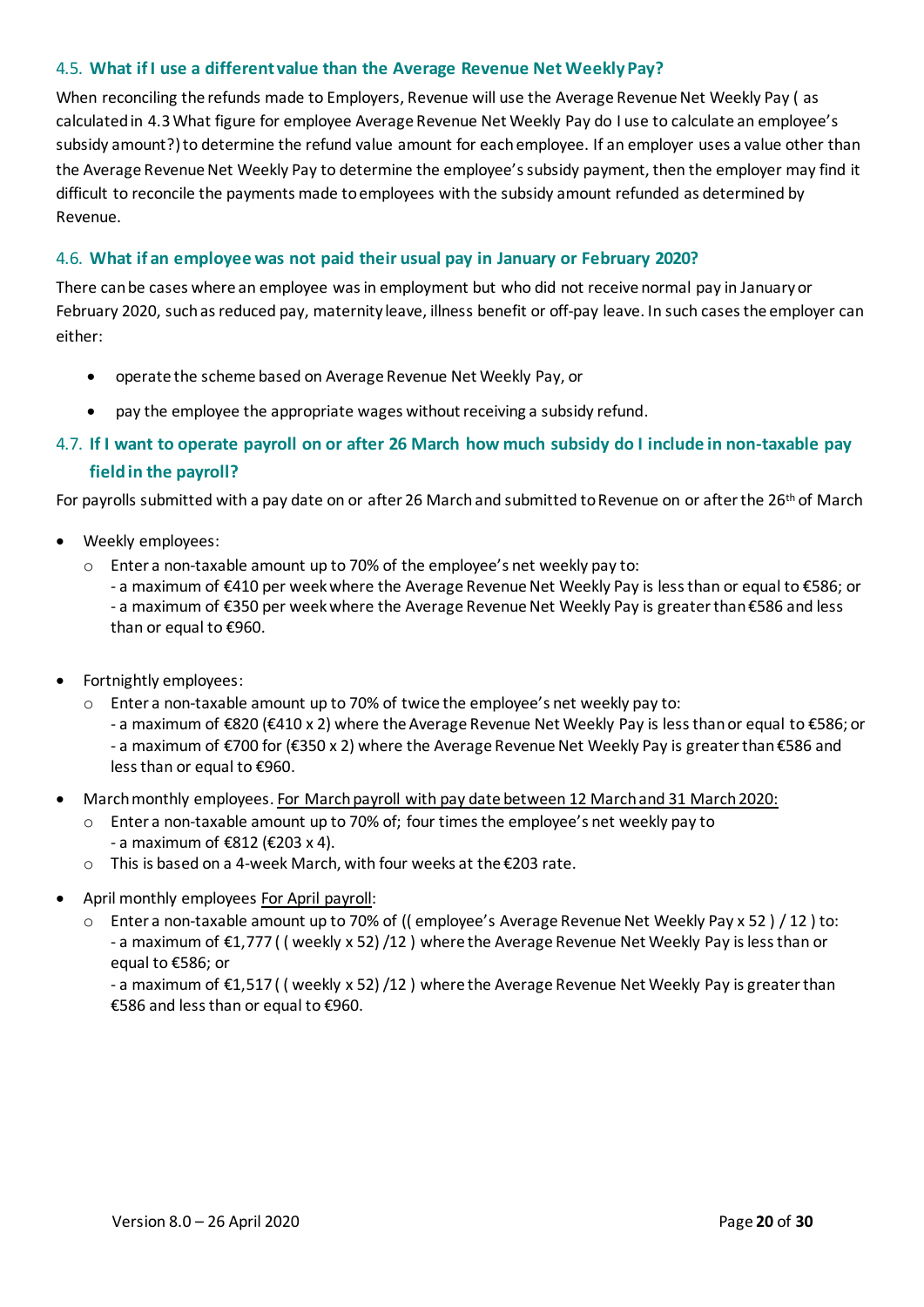#### <span id="page-20-0"></span>**4.7.1. Operating payroll for employees with ARNWP greater than €960 after 16 April 2020**

For payroll submissions made on or after 16 April 2020, with a pay date on or after 16 April 2020 the wage subsidy is available to support employees whose ARNWP was greater than €960, and their current gross pay is below €960 per week, subject to the tiered arrangements and tapering.

Where the current gross pay, as reported in the payroll submission, represents a reduction from the ARNWP by:

- less than 20%, no subsidy is payable
- between 20% and 39%, a subsidy of up to €205 is payable
- 40% or more, a subsidy of up to €350 is payable.

For such employees, the maximum additional payment an employer can make, to receive the full subsidy, is the difference between €960 and their maximum weekly wage subsidy.

For employees who met the conditions outlined above, the maximum subsidy amount payable is calculated by reference to the employees' pay frequency as outlined in 4.8.

#### <span id="page-20-1"></span>4.8. **What are the applicable payroll frequency multipliers?**

For payrolls submitted with a Pay Date on or after 26 March 2020:

- 1. Fortnightly = (Weekly  $x 2$ )
- 2. March monthly =  $(203 \times 4)$
- 3. April monthly =  $(($  weekly x 52 $)/12$
- 4. Twice Monthly = (Weekly x 52)/24
- 5. March Week Based Monthly =  $(203 \times 52)/13$
- 6. April Week Based Monthly = (weekly x 52)/13
- 7. March Four Weekly =  $(203 \times 4)$
- 8. April Four Weekly = (weekly  $x 4$ )
- 9. Quarterly Not applicable for the scheme
- 10. Bi-Annual Not applicable for the scheme
- 11. Annual Not applicable for the scheme
- 12. Other Not applicable for the scheme

#### <span id="page-20-2"></span>4.9. **When is the scheme starting from/Can I revise previous payments/Can I back-date?**

The scheme applies from 26 March 2020, for payroll submissions relating to pay dates on or after 26 March. The expectation is that this would cover payroll for the week commencing Monday 23 March.

Submissions made before the introduction of the Temporary Wages Subsidy Scheme, on 26 March 2020, cannot be processed under the Temporary Wages Subsidy Scheme and are covered under the previous Employer Refund Scheme.

Submissions made on or after the introduction of the Temporary Wages Subsidy Scheme, on 26 March 2020, with a pay date prior to 26 March 2020 will be processed under the previous Employer Refund Scheme.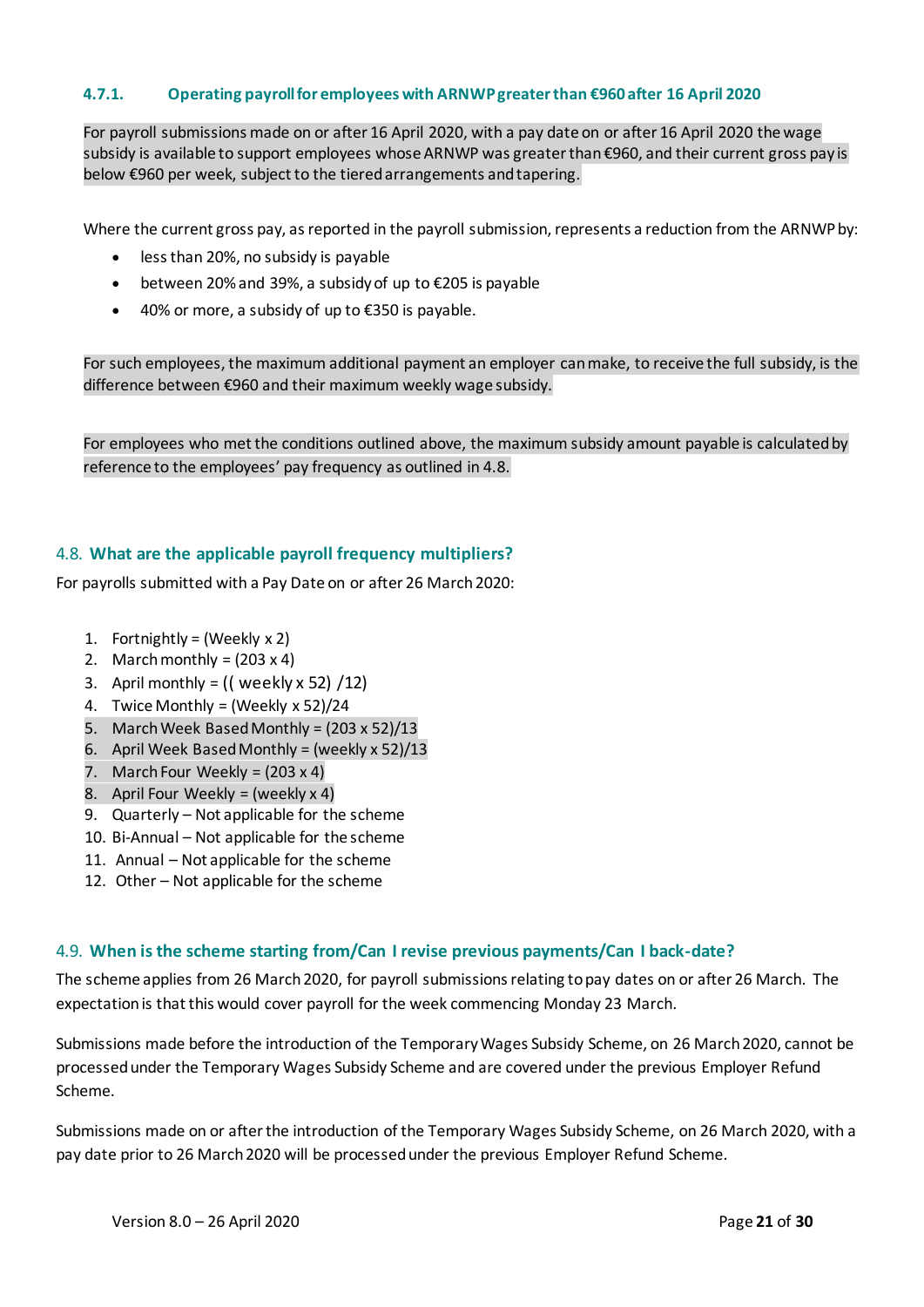Submissions made on or after the introduction of the Temporary Wages Subsidy Scheme, on 26 March 2020 with a pay date of 26 March 2020 or later will be processed under the Temporary Wages Subsidy Scheme.

# <span id="page-21-0"></span>4.10. **Can I correct submissions already made for COVID refund scheme?**

Once a submission is made to Revenue with a J9 PRSI class, it is extremely important to ensure that the payroll submission is not subsequently deleted or amended. As Revenue's systems were developed quickly to cater for the Subsidy scheme, attempts to delete or amend previous Covid refund submissions may cause further difficulties for the employer and disrupt the refund process. In any such cases, a detailed message should be submitted to Revenue through myEnquiries seeking further instructions.

The Temporary Wage Subsidy cannot be applied retrospectively. An employer must not amend a payroll submission already reported to Revenue in order to qualify for the scheme. The original payroll has already been processed and employees paid. Retrospective deletions and resubmission of amended submissions may be subject to verification, rejection of the submissions from the scheme and possible penalties.

# <span id="page-21-1"></span>4.11. **Can I make submissions for multiple weeks in advance?**

Employers must file a payroll submission with Revenue on or before the day they pay their employees. Based on this submission, Revenue will promptly make a Subsidy payment for valid submissions.

Submissions made more than 4 days in advance of the pay-date will not be processed for refund until 4 days before the pay-date. Such advance submissions may not be based on the latest RPNs or may include payments to employees whose personal situation changes putting them outside eligibility for the refund. To avoid a situation where an employer is not refunded, employers are reminded to ensure that they use the most current RPN and make submissions in line with payroll frequency, i.e. weekly / fortnightly or monthly.

# <span id="page-21-2"></span>4.12. **What if my employee is due a refund of tax in the payroll?**

Where an employee is due a refund of Income Tax or USC based on the payroll being processed, this should be paid by the employer and Revenue will refund this to the employer along with the associated wage subsidy.

This refund of Income tax and USC is made to the employee, in addition to the subsidy payment and any additional payment, and should not be included in the employer's calculation of the allowable additional payment.

# <span id="page-21-3"></span>4.13. **Will employers be entitled to the full Subsidy amount under the transitional arrangements?**

During the transitional phase, employers will receive €410 subsidy per week for each employee that they have made a PRSI Class J9 submission for, regardless of the amount of the subsidy actually paid to the employee. In many cases this amount will exceed the subsidy that the employee is entitled to receive for that week and in these cases, the employer is obliged to hold the excess of the subsidy payment received over the amount of subsidy actually to each employee.

In the operational phase of the scheme, this excess amount will be taken into account by Revenue when paying future subsidy payments to employer or will be repaid directly to Revenue.

(See [4.4.1](#page-15-1) Example 1 - [calculation of \)](#page-15-1)

(See [6](#page-26-0) [Subsidy reconciliation and repayment to Revenue.\)](#page-26-0)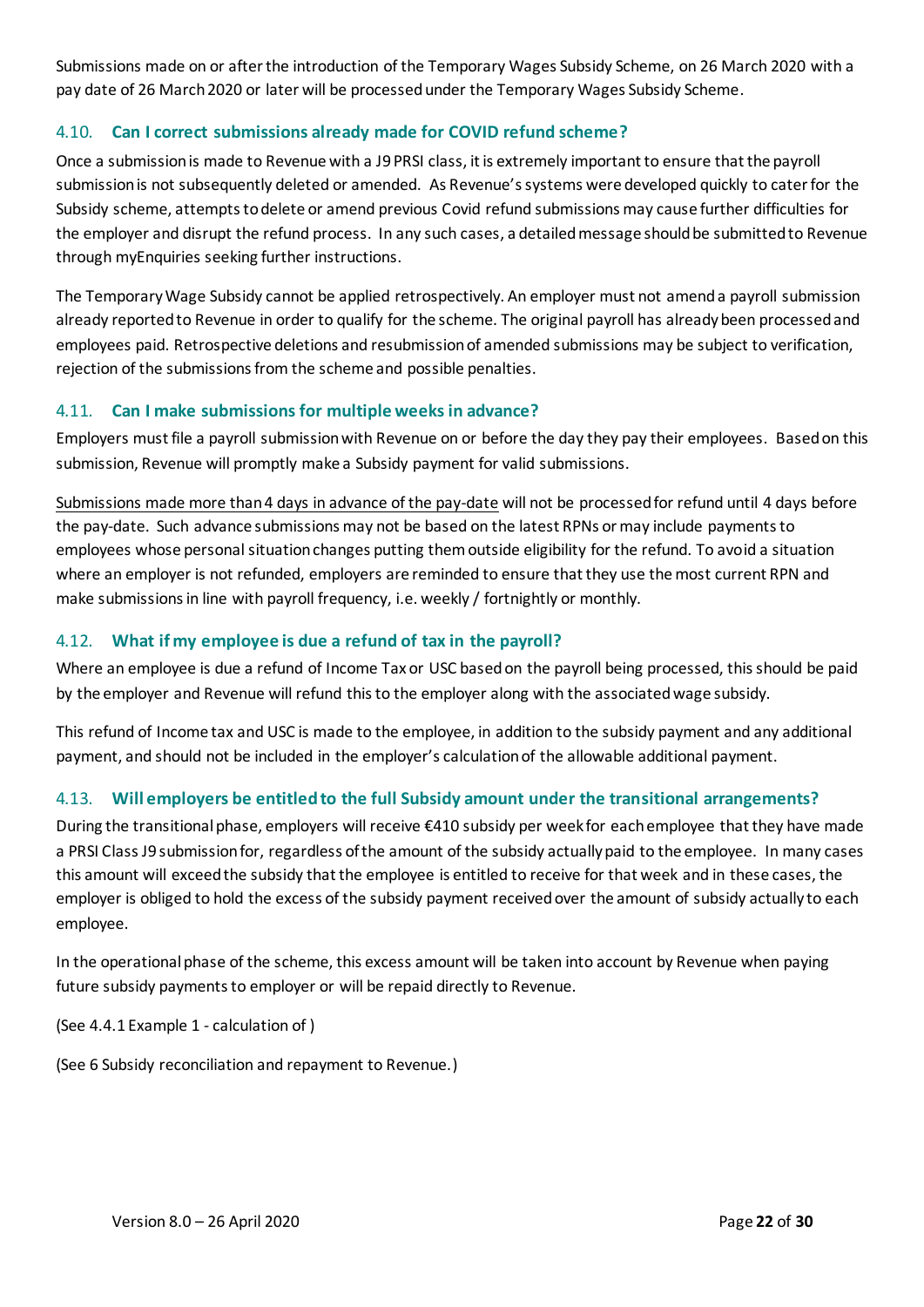# <span id="page-22-0"></span>4.14. **How will the DCYA Wage Subsidy Childcare Scheme operate from 20 April 2020 to 3 May 2020? 4.14.1.WSCS scheme introduction and eligibility.**

# <span id="page-22-1"></span>The Department of Children and Youth Affairs (DCYA) announced a new scheme (DCYA COVID-19 Temporary Wage

Subsidy Childcare Scheme (WSCS)) as a supplement to the broader temporary wage subsidy scheme, to address the particular needs of the Early Learning and Care (ELC) and School Age Childcare (SAC) sectors. The DCYA WSCS is designed to enhance the supports available to ELC and SAC providers and their employees. It provides ELC and SAC providers with a contribution to overhead costs that are still being incurred during COVID-19 closures and, for ELC and SAC providers with employees, it enables these providers to retain their employees through the provision of additional funding to be used to top-up employees under the TWSS.

The Department of Children and Youth Affairs has opened applications for the WSCS to registered providers within the meaning of the Child Care Act 1991 (Section 58C, as amended by the Child and Family Agency Act 2013) which were contracted with the Department of Children and Youth Affairs to provide ELC and SAC Programmes on 12 March 2020. ELC and SAC providers that apply for and are approved for the WSCS will receive a contribution from the Department of Children and Youth Affairs to overhead costs that are still being incurred during COVID-19 closures. ELC and SAC providers with employees will receive additional funding from the Department of Children and Youth Affairs to be used to top-up employees under the TWSS.

An "employee", in relation to the WSCS, means a person who has entered into or works under a contract of employment with the ELC and SAC provider participating in TWSS/WSCS. It includes staff, including ancillary staff, employed by the participating ELC and SAC provider for the purpose of ELC and SAC provision.

The TWSS cannot be applied retrospectively. A participating ELC and SAC provider must not amend a payroll submission already reported to Revenue. The original payroll has already been processed and employees paid.

However, where ELC and SAC providers have provided additional payments to employees under the TWSS on payrolls submitted since 6 April, the Department of Children and Youth Affairs will reimburse the providers for these additional payments.

To benefit from the new DCYA scheme, participating ELC and SAC providers must registerfor the Temporary Wage Subsidy Scheme and operate the Temporary Wage Subsidy Scheme in accordance with the Revenue TWSS guidance.

( For more information se[e https://www.gov.ie/en/organisation/department-of-children-and-youth-affairs/](https://www.gov.ie/en/organisation/department-of-children-and-youth-affairs/)).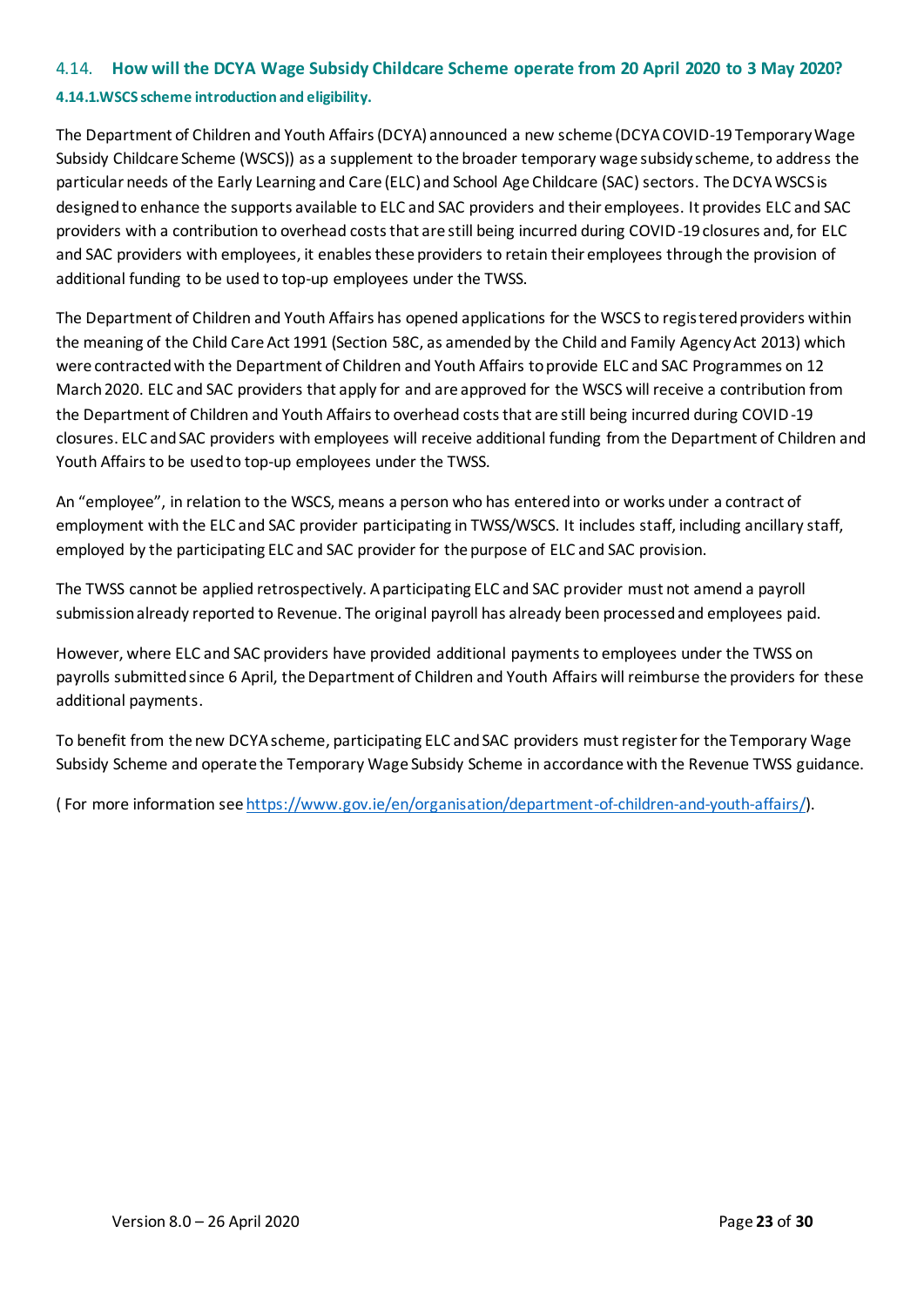#### <span id="page-23-0"></span>**4.14.2.Operating the WSCS scheme.**

For the period from 20 April 2020 to 3 May2020, to facilitate DCYA's WSCS, Revenue will accept valid submissions from participating ELC and SAC providers operating the TWSS that make additional payments to bring the employee's additional pay before tax, plus subsidy to €350 gross per week.

For submissions made on or after 20 April 2020, for pay dates from 20 April 2020 to 03 May 2020, participating ELC and SAC providers participating in the TWSS and WSCS should enter the following details when running their payroll for eligible employees:

- Set PRSI Class to J9.
- Enter a non-taxable amount up to 70% of the employee's Average Revenue Net Weekly Pay (ARNWP) ( see [4.3](#page-14-1) [What figure for employee Average Revenue Net Weekly Pay](#page-14-1) do I use to calculate an employee's subsidy [amount?\)](#page-14-1) to:
	- a maximum of €410 per week where the average net weekly pay is less than or equal to €586, or
	- maximum of €350 per week where the average net weekly pay is greater than €586 and less than or equal to €960, or
	- See 4.1 for details on employees with ARNWP greater than €960 after 16 April 2020
- For employees with an ARNWP of less than €350 the participating ELC and SAC providers can pay an additional gross payment up to a maximum of the difference between €350 and the 70% subsidy being provided (see worked exampl[e 4.14.3](#page-23-1) below). The maximum additional gross payment is calculated by reference to the employee's pay frequency as outlined in [4.8.](#page-20-1)
- The amount of additional payment to the employee should be included in the Gross Pay and should not be re-grossed.
- It is important that participating ELC and SAC do not include the Temporary Wage Subsidy payment in Gross Pay.
- The payroll submission must include pay frequency and period number.

# <span id="page-23-1"></span>**4.14.3. Example 1 – Processing an employee with ARNWP of €300 for the DCYA WSCS**

For example, where a participating ELC and SAC provider's employee's ARNWP is €300 (A) the participating ELC and SAC provider can make a wage subsidy payment of €210 (B) (70% of ARNWP). An additional payment can also be made of up to €140 (C) (€350 – €210 (B)) to bring the employee's additional pay before tax, plus subsidy to €350 per week.

| Illustration of impact of additional payments on subsidy                         |   |           |  |  |  |
|----------------------------------------------------------------------------------|---|-----------|--|--|--|
| Employee's Average Revenue Net Weekly Pay (ARNWP)                                | A | 300       |  |  |  |
| Maximum Weekly Wage Subsidy for employee (MWWS)                                  | B | 210       |  |  |  |
| Maximum Weekly Employer Payment Before Tapering (MWEPBT) to receive full subsidy | C | 140       |  |  |  |
| Taxable Pay - Employer additional payment (optional)                             | D | 140       |  |  |  |
| Excess of Gross pay over allowable pay - Tapering amount<br>$D - C$              |   |           |  |  |  |
|                                                                                  |   |           |  |  |  |
| Non-Taxable pay (Subsidy after any applicable tapering reduction)                | E | 210       |  |  |  |
| Total of additional payment before tax, plus subsidy<br>$D + E$                  |   |           |  |  |  |
|                                                                                  |   |           |  |  |  |
| <b>PRSI Class</b>                                                                |   |           |  |  |  |
|                                                                                  |   | <b>J9</b> |  |  |  |
|                                                                                  |   |           |  |  |  |
| Subsidy refund received from Revenue during transition phase                     | F | 410       |  |  |  |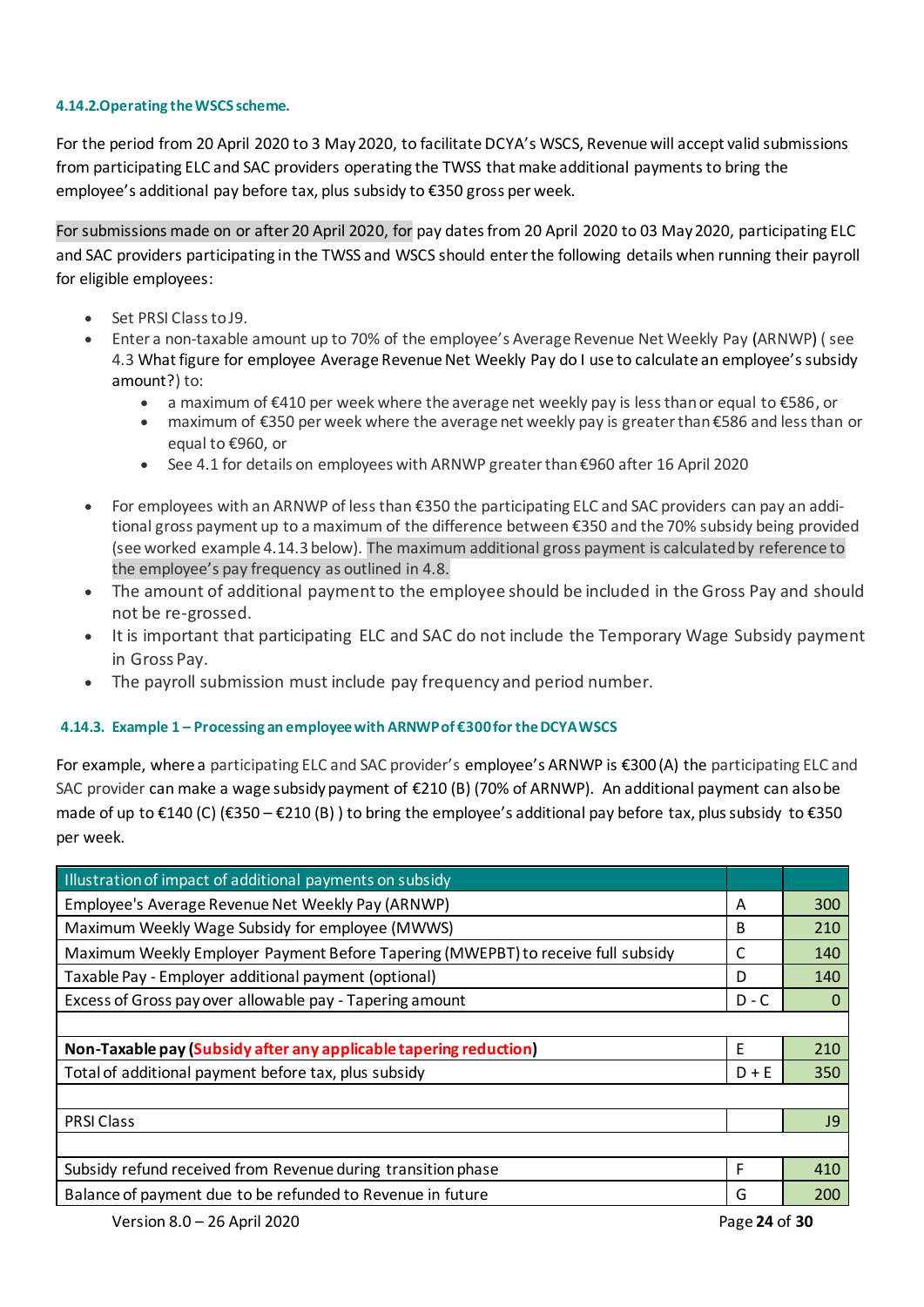During the transition phase the participating ELC and SAC provider receives a refund of €410 (F) per week per eligible employee and, at a later phase, the reconciliation will recoup from the participating ELC and SAC provider the difference between €410 and the subsidy paid. In the example above the reconciliation recoupment will be €200 (G), being the difference between  $\epsilon$ 210 (E) and  $\epsilon$ 410 (F).

# <span id="page-24-0"></span>**4.14.4. Additional information.**

Tapering of the temporary wage subsidy shall apply to all cases where the gross pay paid by the participating ELC and SAC providers and reported on their payroll submission plus the subsidy amount exceeds €350.

It is important to note that above rules for employees with ARNWP of less than €350 only applies to payroll submissions made on or after the 20th of April and for pay dates from 20th April until 3 May 2020.

From 4 May 2020 "registered providers" will operate the revised standard TWSS scheme in line with general scheme guidance and be able to avail of the additional measures including:

- an 85% subsidy payable in the case of employees whose Average Revenue Net Weekly Pay does not exceed €412, and
- a flat rate subsidy of up to €350 shall be payable in the case of employees whose Average Revenue Net Weekly Pay is more than €412 but not more than €500.

The proposed top up payment to employers for overhead costs of a minimum amount of €300 per week or 15% of staff costs would be a taxable stream of income in the hands of the childcare providers, similar to DCYA subsidy payments such as ECCE, CSSP, TEC, and NCS.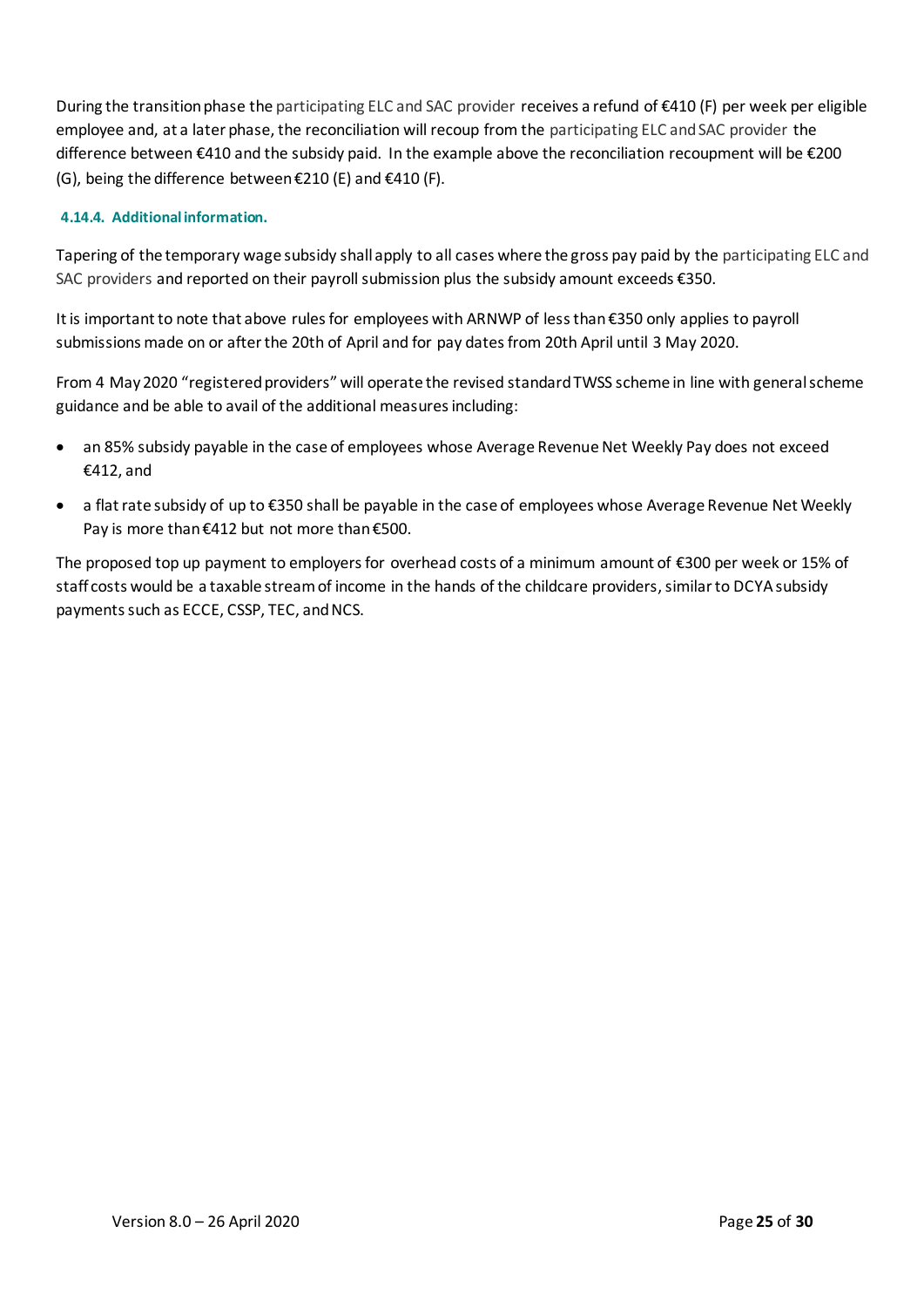# <span id="page-25-0"></span>**5. Subsidy Refunds.**

# <span id="page-25-1"></span>5.1. **If an employer operated the Scheme will the subsidy refund to the Employer be offset against tax liabilities?**

Subsidies under the scheme are paid to the employee via the employer, the employer is not entitled to the money in their own right and it cannot be used for any other purpose other than in accordance with the conditions of the scheme, including, for example, meeting any debts of the employer.

# <span id="page-25-2"></span>5.2. **How quickly will Employers get their refund under the Subsidy Scheme and how is it paid?**

The amounts paid to employees and notified to Revenue will be transferred into the employer's refund bank account by Revenue. This reimbursement will, in general, be made within two working days after receipt of the payroll submission.

# <span id="page-25-3"></span>5.3. **How long will it take for my payroll package to be updated for the scheme?**

Revenue has been working with payroll software providers to implement payroll solutions in response to the Covid pandemic crisis. Revenue acknowledges that the payroll software providers have been extremely co-operative and are fully engaged in delivering software enhancements to their payroll software to support the schemes in a very short time.

# <span id="page-25-4"></span>5.4. **How should BIK for eligible employees be treated for the duration of the scheme?**

Eligible companies can suspend the operation of BIK for eligible employees for the period that the employee is on the scheme. For employees covered by this scheme, BIK or notional pay does not need to be included in Gross Pay, however the notional pay will be liable for tax and USC on review at the end of the year.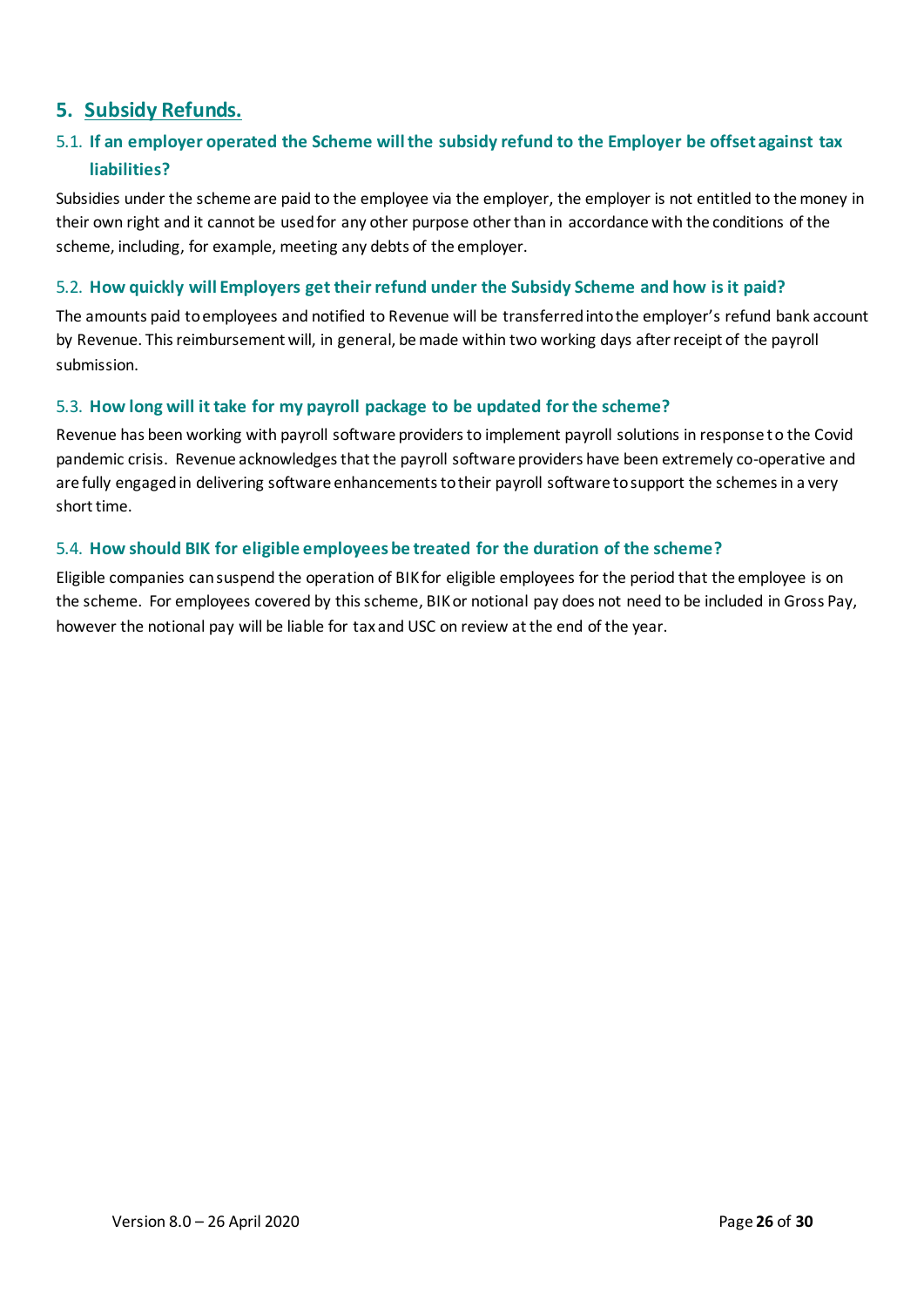# <span id="page-26-0"></span>**6. Subsidy reconciliation and repayment to Revenue.**

Details of both the reconciliation process and the process for employers to follow when returning excess Wage Subsidy Scheme funds to Revenue will be published in due course.

In the interim, to assist in their future reconciliation, employers should continue to retain records of subsidy payments made to employees, records of subsidy refunds and tax refunds received from Revenue and hold any excess of the subsidy payments received for offset against future subsidy payments or for future repayment to Revenue.

( See [4.13](#page-21-3) [Will employers be entitled to the full Subsidy amount under the transitional arrangements?](#page-21-3))

# <span id="page-26-1"></span>6.1. **What if I receive too much money from Revenue, how do I return it?**

In some cases, an employer may decide, or Revenue may instruct the employer, to repay to Revenue some or all the subsidy refund payment received from Revenue.

There is now a facility in ROS to make such repayments of Temporary Wages Subsidy Scheme (TWSS) to Revenue. This facility will ensure that the TWSS repayment amount is correctly allocated to the employer. Customers should no longer use the Revenue bank account details previously provided for repayments of TWSS.

If making a TWSS repayment, please ensure that the following instructions are followed carefully:

- In ROS, under Payments & Refunds, select Submit a Payment.
- From the Payment Type drop-down select Tax Payment/Declaration.
- From the Select a tax type drop-down, select TWSS (Employer) and click on Make a payment
- The payment year and period, "2020" and "26 March 31 August", will be displayed.
- Enter the amount of TWSS refund you wish to repay. When making a TWSS repayment, ensure that only the TWSS refund amount is repaid to Revenue. (See ROS screen on page **Error! Bookmark not defined.**)
- Currently you may pay using your bank account details, payment using your debit/credit card will be added at a later date.
- A payment acknowledgement will be sent to your ROS Inbox.

Note: This repayment will not be visible on the ROS PAYE-Emp Statement of Account, but it will be allocated to the Employers' TWSS balance.

Revenue have received a number of TWSS bank transfer repayments, without an accompanying Employer reference, which therefore cannot be matched to the appropriate Employer. If you have previously made a repayment of TWSS to Revenue using a bank transfer and have not yet advised Revenue of the bank transfer payment, then:

- Send confirmation to the **Collector General's Office** via the myEnquiries system, providing details of the payment including the relevant Payroll Run Reference.
- Make sure to select **'Other Than Above'** and then **'Covid Duplicate Refund'** when submitting the query through myEnquiries in ROS.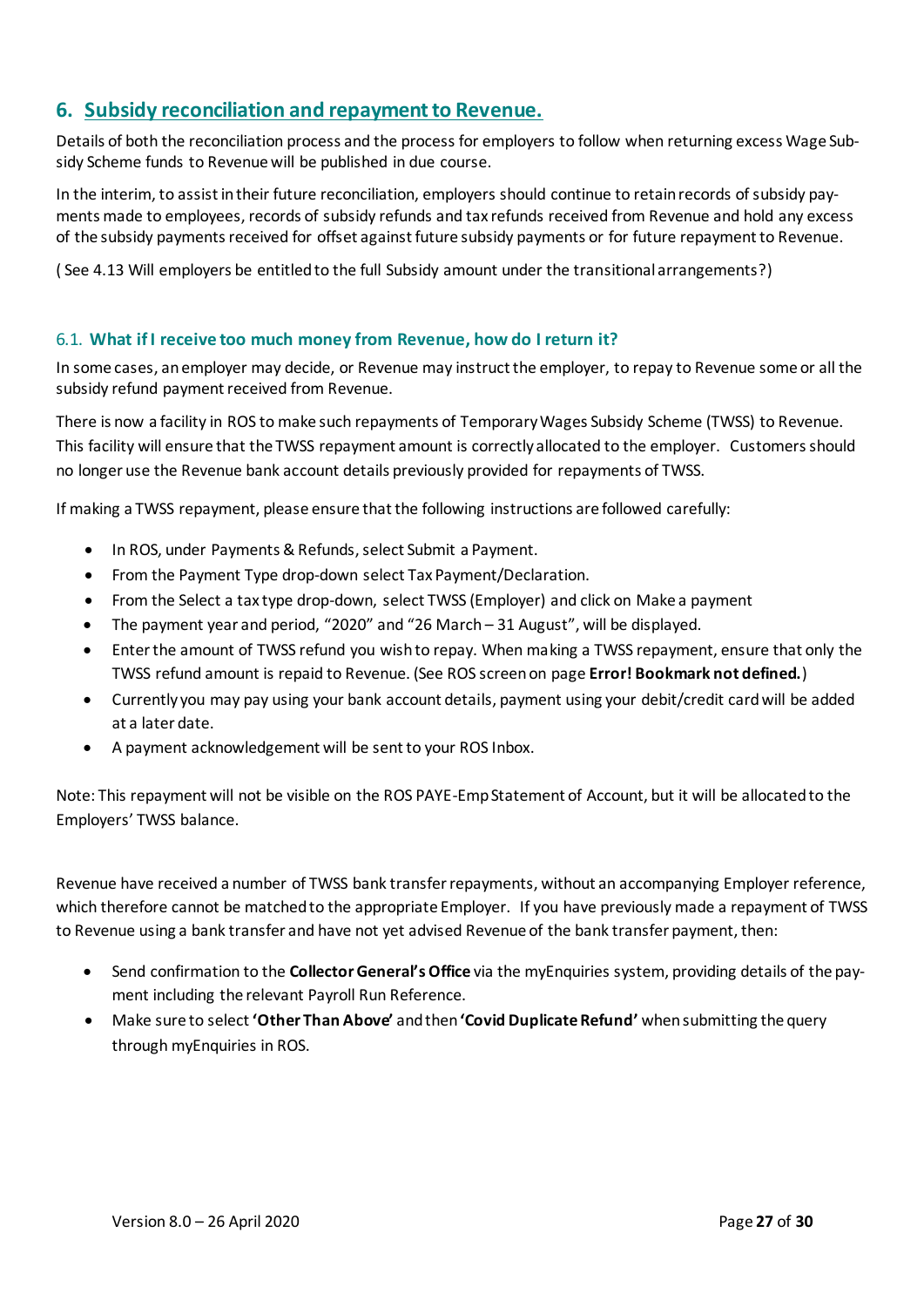# <span id="page-27-0"></span>**7. Scheme compliance.**

# <span id="page-27-1"></span>7.1. **In what circumstances will Revenue compel an employer to refund the amounts received under the Temporary Wage Subsidy Scheme?**

Where an employer receives amounts under the Temporary Wage Subsidy Scheme and the employer has not paid the subsidy amount to the specified employee or where the employer was not entitled to receive the subsidy as it did not meet the qualifying criteria, or the employee does not meet the eligible employee criteria (See 3.1) the employer will be compelled to refund these amounts to Revenue.

The amount of subsidy to be refunded (known as 'relevant tax') to Revenue shall be treated as Income Tax and is due and payable by the employer from the date the subsidy was first received by the employer from Revenue.

# <span id="page-27-2"></span>7.2. **What are the consequences of abuse of the scheme?**

A person shall be guilty of an offence if the person -

- knowingly or wilfully delivers any incorrect return or statement, or knowingly or wilfully provides any incorrect information, in connection with the temporary wage subsidy scheme, or
- knowingly aids, abets, assists, incites or induces another person to make or deliver knowingly or wilfully any incorrect return or statement, or knowingly or wilfully provide any incorrect information, in connection with the temporary wage subsidy scheme.

The provision of subsections (3) to (10) of section 1078, and section 1079 of the Taxes Consolidation Act 1997 shall apply for the purposes of these offences.

# <span id="page-27-3"></span>7.3. **What information should be on the payslip?**

In relation to an employee covered by the subsidy, the employer is obliged to show the amount of the subsidy on the employee's payslip. This should be labelled as "GovC19 WageSub" on the payslip.

Where an employer fails to give the employee a payslip which separately identifies details of the amount of the temporary wage subsidy payment, the employer shall be liable to a penalty as if that failure were a failure to comply with the Income Tax (Employments) Regulations.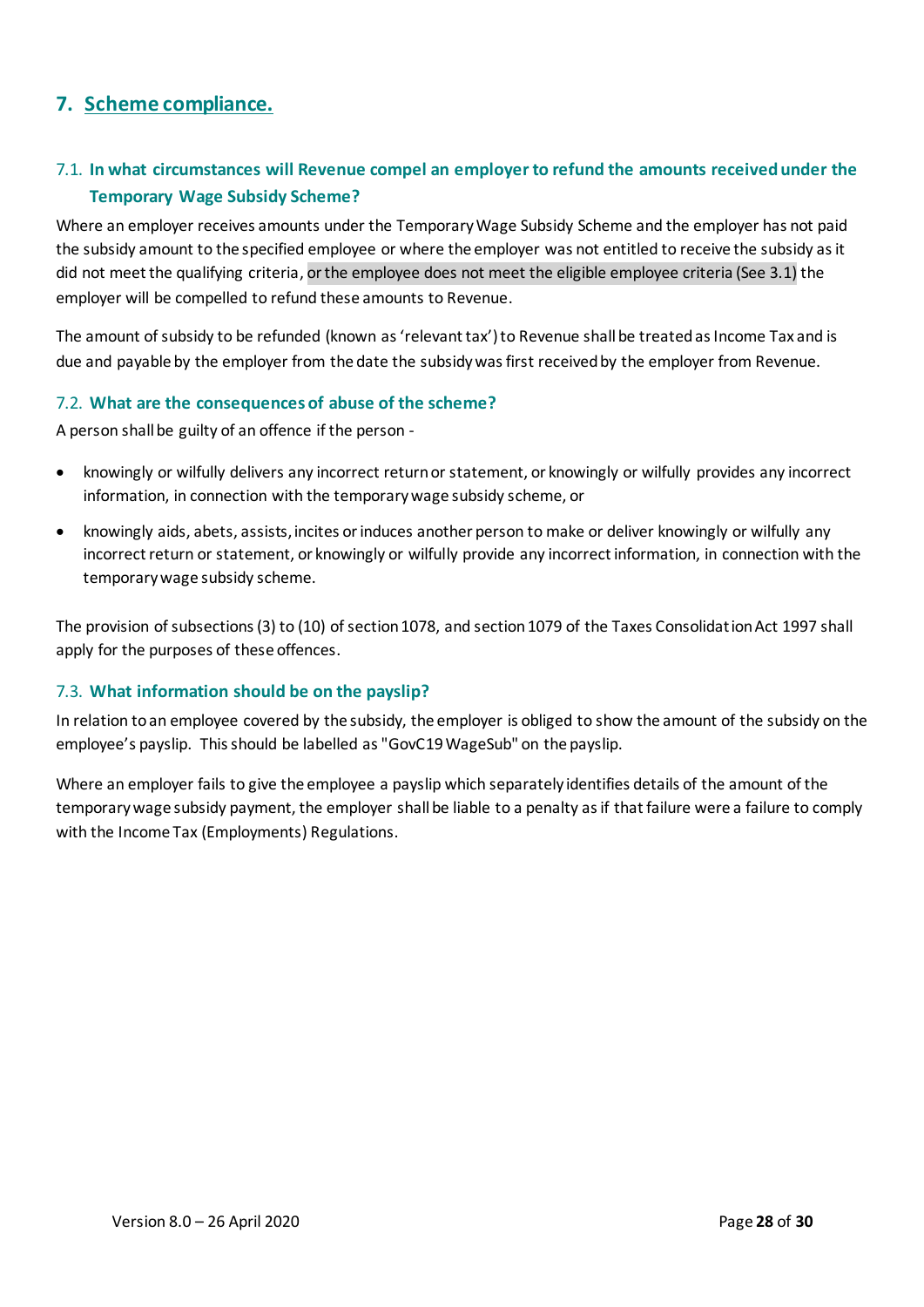# <span id="page-28-0"></span>**Appendix 1**

Sample ROS screens showing how to locate an employee's payroll submission information. The equivalent information may be available in the payroll package.

|  | - - |  |
|--|-----|--|
|  |     |  |

Submit payroll

View payroll

# **View payroll**

| Search by       | Payroll runs by tax year |               |
|-----------------|--------------------------|---------------|
| <b>Tax year</b> | 2020                     | <b>Search</b> |

# Payroll runs tax year 2020

All payroll runs which were submitted or last updated in the tax year selected are displayed below. Any payroll run which was amended will display in the month it was last updated.

| <b>January</b>      |                              |                  |               |
|---------------------|------------------------------|------------------|---------------|
| Date last updated   | <b>Payroll run reference</b> | <b>Status</b>    | <b>Action</b> |
| 31/12/2019 03:30 PM | 330de658-74e0-40a6-9526      | <b>PROCESSED</b> | View          |
| 08/01/2020 10:09 PM | 18aed15a-fa37-4b05-96e5      | <b>PROCESSED</b> | View          |
| 15/01/2020 09:56 PM | 841efb1f-12b5-479d-a3f4      | <b>PROCESSED</b> | View          |
| 22/01/2020 10:31 PM | acaefabb-3831-48ba-b3f3      | <b>PROCESSED</b> | View          |
| 29/01/2020 10:13 PM | d2cd3a08-f100-4780-87c2      | <b>PROCESSED</b> | View          |

#### **February**

| Date last updated   | <b>Payroll run reference</b> | <b>Status</b>    | <b>Action</b> |
|---------------------|------------------------------|------------------|---------------|
| 05/02/2020 10:13 PM | 711e7ebd-b648-4b27-8de9      | <b>PROCESSED</b> | View          |
| 12/02/2020 09:59 PM | b7365f5f-e8a1-4e57-b6c8      | <b>PROCESSED</b> | View          |
| 12/02/2020 10:01 PM | 3eccc807-af17-4c99-ac62      | <b>PROCESSED</b> | <b>View</b>   |
| 26/02/2020 10:15 PM | ca43aac3-0107-4945-af64      | <b>PROCESSED</b> | View          |